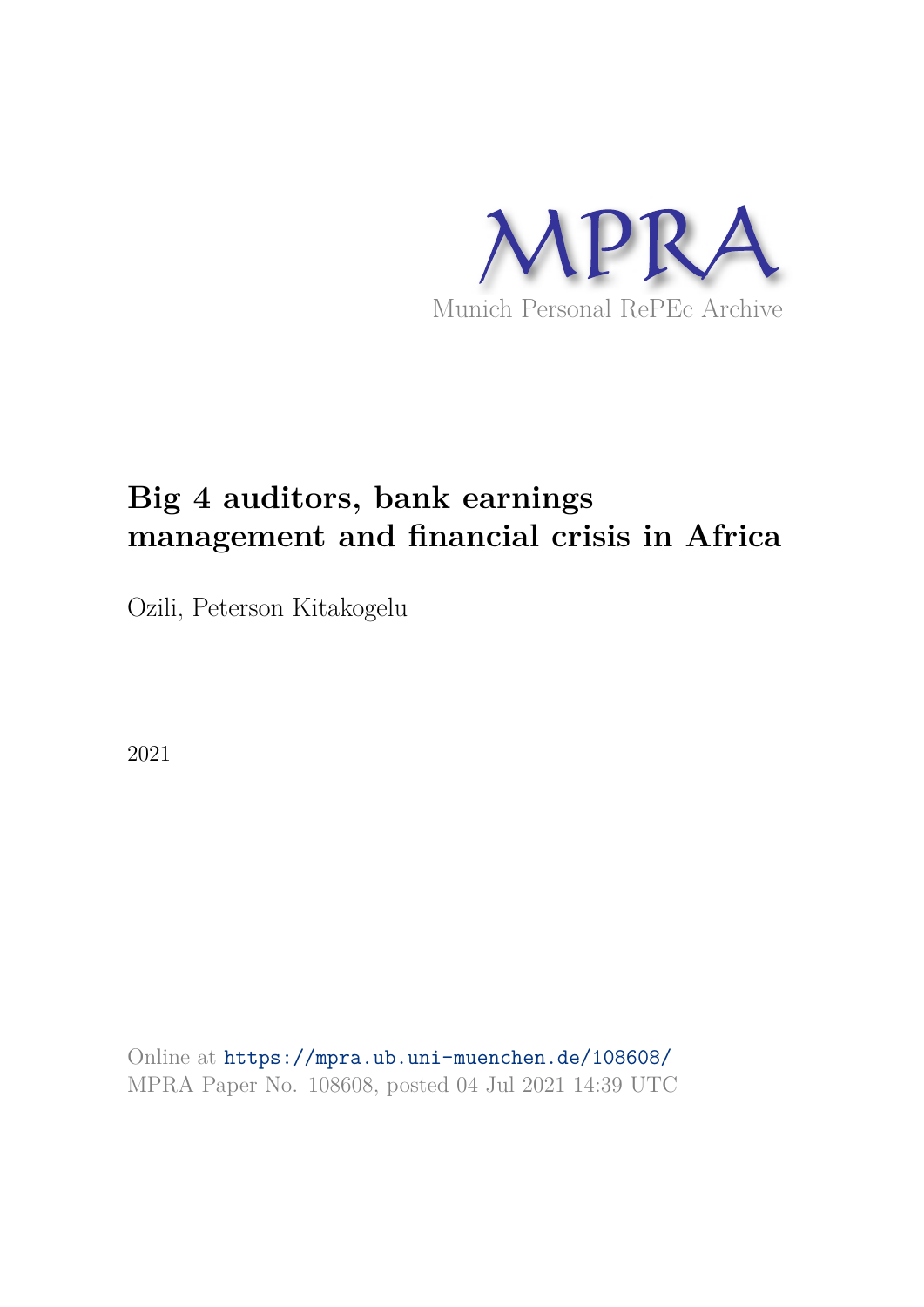# **Big 4 auditors, bank earnings management and financial crisis in Africa**

Peterson K. Ozili

#### **Abstract**

This paper examines whether African banks audited by a Big 4 auditor use loan loss provisions for earnings management purposes before, during and after the global financial crisis. It focuses on income smoothing as a type of earnings management. Using bank data from 21 African countries from 2002 to 2014, the results show that African banks audited by a Big 4 auditor use loan loss provisions to smooth income and the incentive to smooth income is greater during recessionary periods. Also, African banks audited by a Big 4 auditor use income smoothing to lower high earnings during the financial crisis and in the pre-financial crisis period but not in the post-financial crisis period.

Keywords: Loan loss provision, banks, audit quality, Big 4 auditor, income smoothing, financial crisis, earnings management, economic cycles, recession, earnings smoothing

JEL: G21, G28, M41, M42

*Published in*: Journal of Financial Reporting and Accounting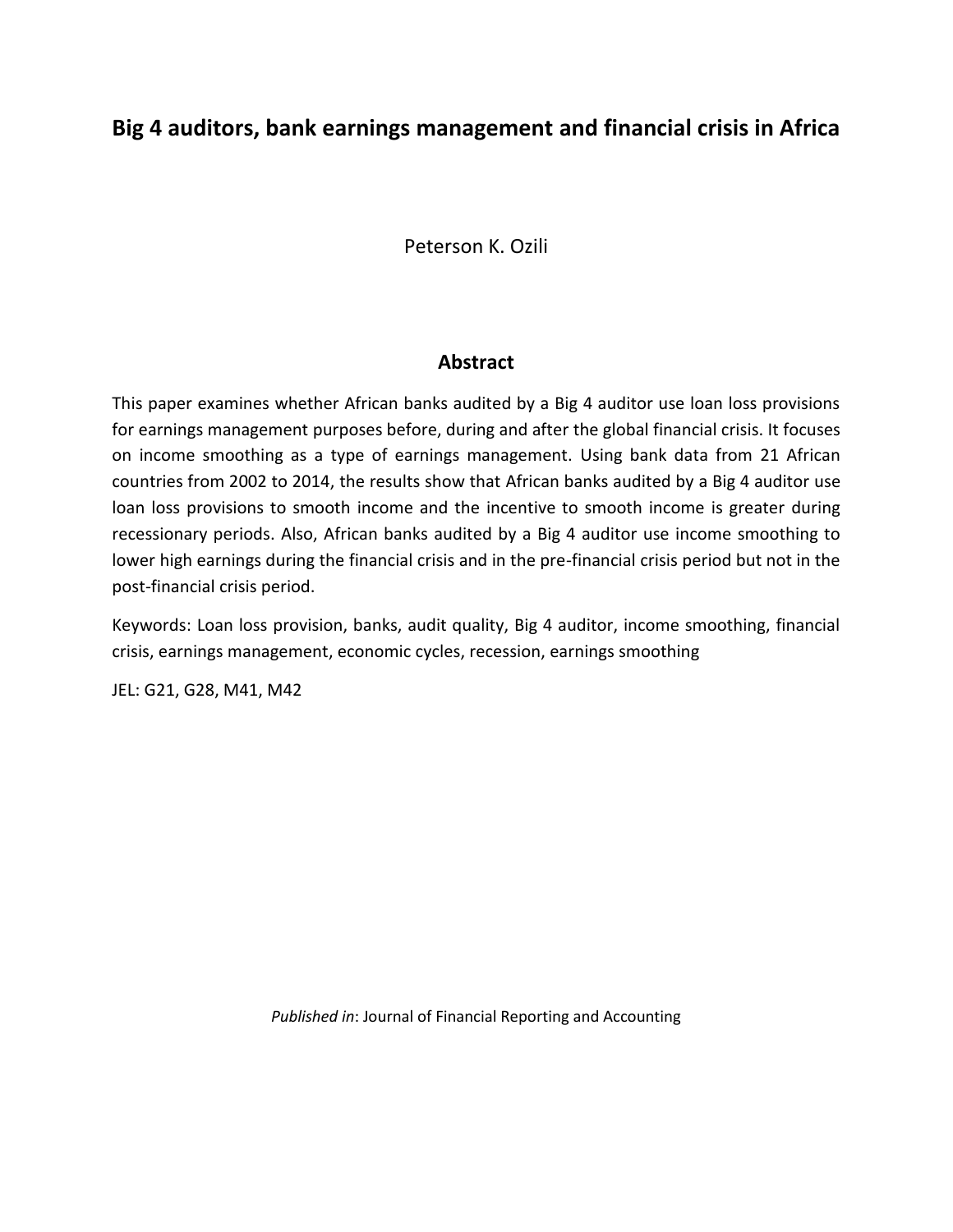# **1. Introduction**

I examine whether African banks audited by a Big 4 auditor use loan loss provisions for earnings management purposes before, during and after the global financial crisis. The study focus on income smoothing as a type of earnings management.

Income smoothing involves reducing the variability of earnings so that reported earnings are never too high or too low (Liu and Ryan, 2006; Ozili and Outa, 2017). Earnings management occurs when managers use judgment in financial reporting and in structuring transactions to alter financial reports to either mislead some stakeholders about the underlying economic performance of the company or to influence contractual outcomes that depend on reported accounting numbers (Schipper, 1989; Healy and Wahlen, 1999). Early studies show that firms manage reported earnings for several reasons. Firm can manage earnings to avoid debt covenant violation, to meet earnings forecast or for political cost reasons (Key, 1997; Jaggi and Lee, 2002; DeFond and Jiambalvo, 1994; Holthausen et al, 1995).

Income smoothing, which is a type of earnings management, generally has two effects. On one hand, income smoothing distorts the transparency of reported earnings and make earnings opaque. On the other hand, income smoothing helps firms to remain stable in bad times, and income smoothing has positive benefits for firms in heavily regulated industries such as banks (see Kanagaretnam et al, 2003; El Sood, 2012; Liu and Ryan, 2006; Ozili and Outa, 2018; Ozili, 2021).

Loan loss provision (LLP) is the most important accrual in banks (Ozili and Outa, 2017). LLPs are primarily used to mitigate expected loan losses but may be used for income smoothing, signaling and regulatory capital management purposes (see Bushman and William, 2012; Curcio and Hasan, 2015; Ozili and Arun, 2018). Understanding how bank income smoothing using LLP is influenced by auditor quality is important because bank managers can use their discretion in loan loss provisioning to alter the level of reported earnings to meet some desired outcome, and this behavior distorts the reliability of reported earnings, thereby misleading investors. Hiring the services of a Big 4 auditor may increase the quality of banks' earnings because, arguably, Big 4 auditors can provide additional monitoring to ensure that banks' reported earnings reflect the true underlying economic reality.

Big 4 auditors face two conflicting incentives. One, Big 4 auditors that want to penetrate the market for audit services will have incentives to lower their monitoring standards in order to penetrate the local market for audit services (Ozili, 2017b). On the other hand, Big 4 auditors that want to protect their reputation will increase their monitoring standards to discourage opportunistic manipulation of accounting numbers in the firms they audit (Lin and Hwang, 2010; Rusmin, 2010). However, the choice of whether the former or latter is the major concern of a Big 4 auditor at a particular time depends on other economic considerations such as audit fees, crisis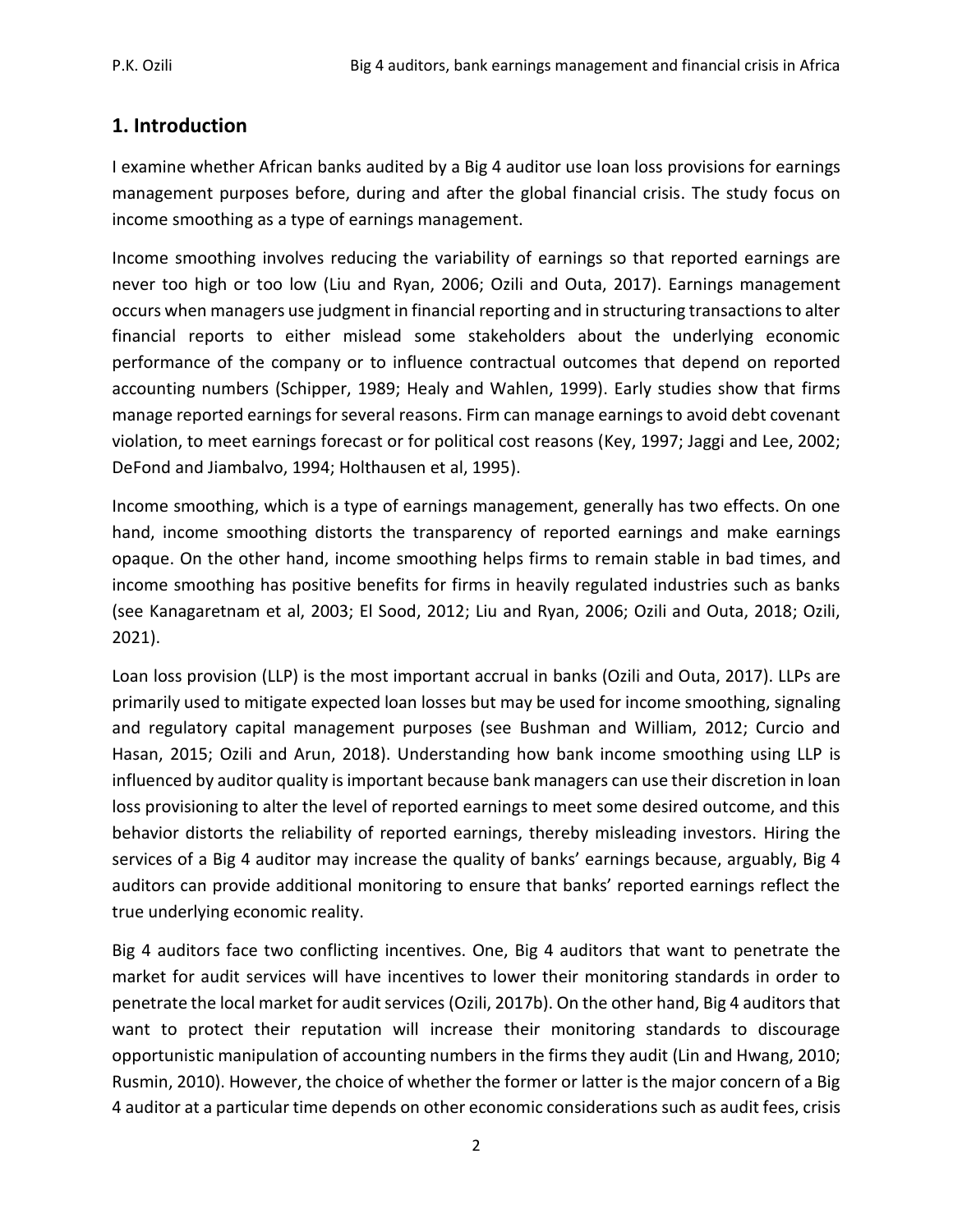periods and other client-specific considerations such as client's profitability characteristics. So far, the direct impact of Big 4 auditors on earnings management in African banks has received little attention in the literature, and the impact of Big-4 auditors on bank income smoothing during financial crises particularly in Africa has not been studied.

The only existing study that is related to the present study is Ozili (2017b). The present study differs from Ozili (2017b) in the following ways. One, I test whether loan loss provisions are used to smooth high earnings, normal earnings or negative earnings in African banks. Ozili (2017b) did not perform this analysis. Secondly, I undertake a pre-crisis, during-crisis and post-crisis analyses in relation to the global financial crisis. Ozili (2017b) did not perform this analysis. Thirdly, the model used in the present study is specified differently from the model used in Ozili (2017b). The model used in the present study incorporates only the most commonly used theoretical LLP determinants in the literature to ensure that the model is properly specified.

Using a sample of 249 African banks audited by a Big 4 auditor from 2002 to 2014, the results show that African banks audited by a Big 4 auditor use loan loss provisions to smooth income and the incentive to smooth income is stronger during recessionary times. Also, income smoothing is used to lower high earnings during the financial crisis and in the pre-financial crisis period but not in the post-financial crisis period.

The present study makes two important contributions to the literature. First, it contributes to the audit quality literature. Prior studies showed that audit quality has a significant positive effect on earnings quality (Francis et al., 1999; Rusmin, 2010; Persakis and Iatridis, 2016; Alzoubi, 2016). The present study complements these studies by showing that audit quality reduces the extent of income smoothing under certain economic conditions. Secondly, this study contributes to the banking literature that investigate the determinants of income smoothing using LLPs among banks (see DeBoskey and Jiang, 2012; Kanagaretnam et al, 2010; Bouvatier et al, 2014; Ozili, 2017b; Ozili, 2020). These studies show that bank-specific incentives, institutional factors and economic factors are determinants of bank income smoothing. The present study adds to this literature by showing that audit quality is another determinant of bank income smoothing especially in the African context.

The remainder of the paper is organized as follows. Section 2 presents the literature review. Section 3 presents the empirical design including the data and methodology. Section 4 discusses the results. Finally, section 5 concludes and provides implications.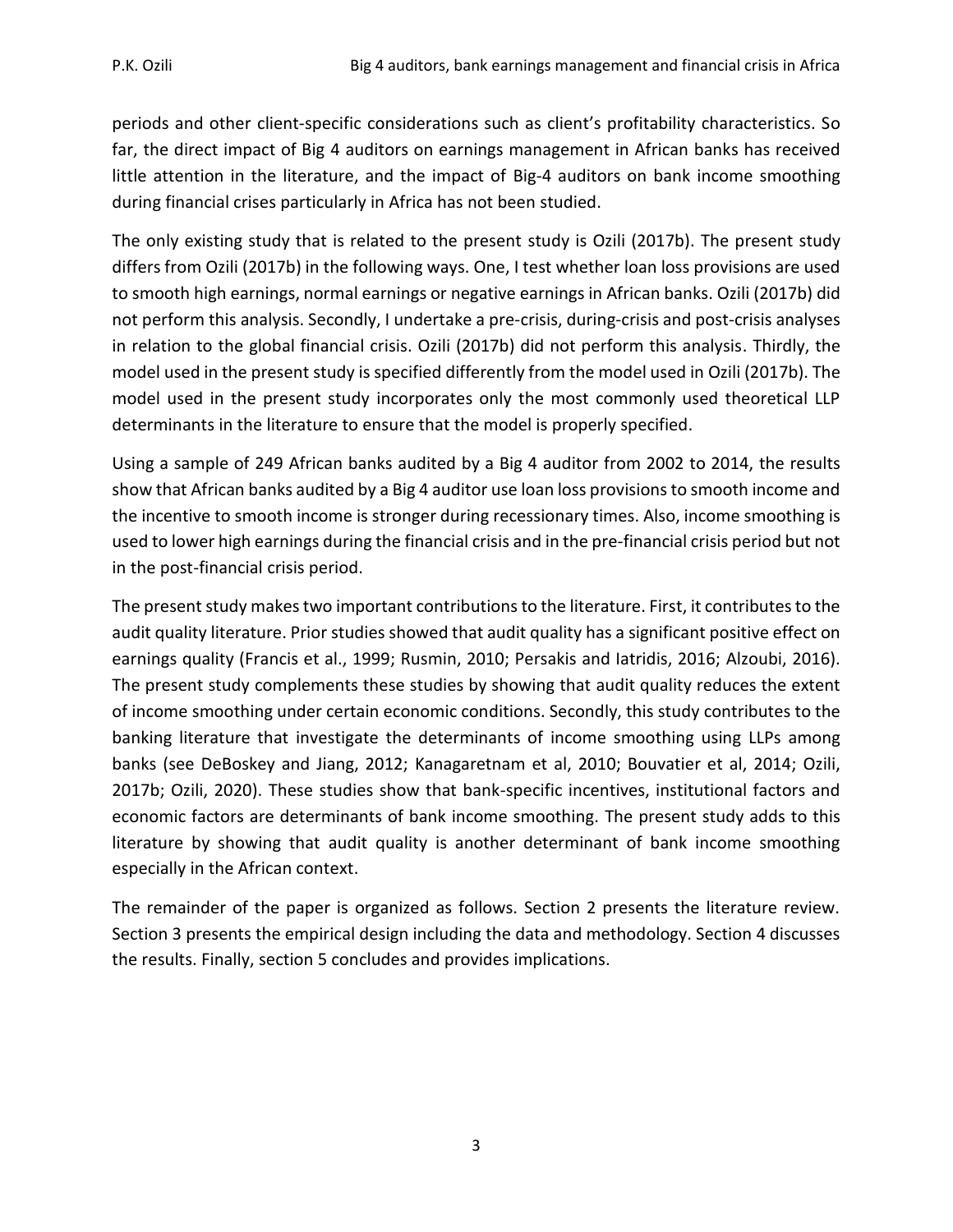# **2. Literature review and hypotheses development**

# **2.1. Theory**

The theoretical literature show that auditing reduces the information asymmetry that exist between managers and firm stakeholders by allowing outsiders to verify the credibility and validity of financial statements (Becker et al, 1998; Lin and Hwang, 2010). Becker et al (1998) point out that the effectiveness of auditing, and its ability to constrain earnings management, will vary with the quality of the auditor. Becker et al (1998) further argue that high-quality external auditors are more likely to detect questionable accounting practices and, when detected, they can object to their use in the firm they audit. Also, Lin and Hwang (2010) argue that high quality external auditors act as agents responsible for verifying that the financial statement of an entity is fairly stated in conformity with generally accepted accounting principles (GAAP) and that financial statements reflect the true economic condition and operating results of the entity. External auditor's verification adds credibility to the financial statements of the entity. External auditors are considered to have high audit quality and their monitoring can constrain opportunistic earnings management and reduce the risk that the financial reports contain material misstatements or omissions (Lin and Hwang, 2010).

# **2.2. Literature review**

In the literature, high accounting disclosure quality is commonly associated with the presence of Big 4 auditors. There is the expectation that the presence of a Big 4 auditor will lead to high audit quality (e.g. Blackwell et al, 1998; Francis et al., 1999, Huang and Li, 2009). Blackwell et al (1998) argue that a firm would prefer to choose the services of a Big 4 auditor because the reputation of Big 4 auditor reflects superior audit quality which in turn improves the quality of accounting information in audited financial reports. Kabir et al (2011) argue that Big 4 affiliate audit firms provide high‐quality audits which manifest in observable differences in accruals quality between Big 4 audit firms and non-Big 4 (or local) audit firms.

The literature also shows that external auditors, such as Big 4 audit firms, provide additional monitoring and scrutiny of the financial accounting and reporting practices of firms, including banks, which helps to constrain distortions in reported accounting numbers and improve accounting disclosure quality (e.g. Ozili, 2017b; Huang et al, 2020; Che et al, 2020). DeBoskey and Jiang (2012) show that US banks audited by a Big 4 audit firm have reduced income smoothing. Alzoubi (2016) show that the level of earnings management is significantly reduced among firms that hire a Big 4 audit firm compared to firms utilising the service of a non-Big 4 audit firm.

A body of literature examine the influence of Big 4 auditors on earnings quality. For instance, Rusmin (2010) examines the association between the magnitude of earnings management and auditor quality among firms in Singapore, and find evidence of a negative association between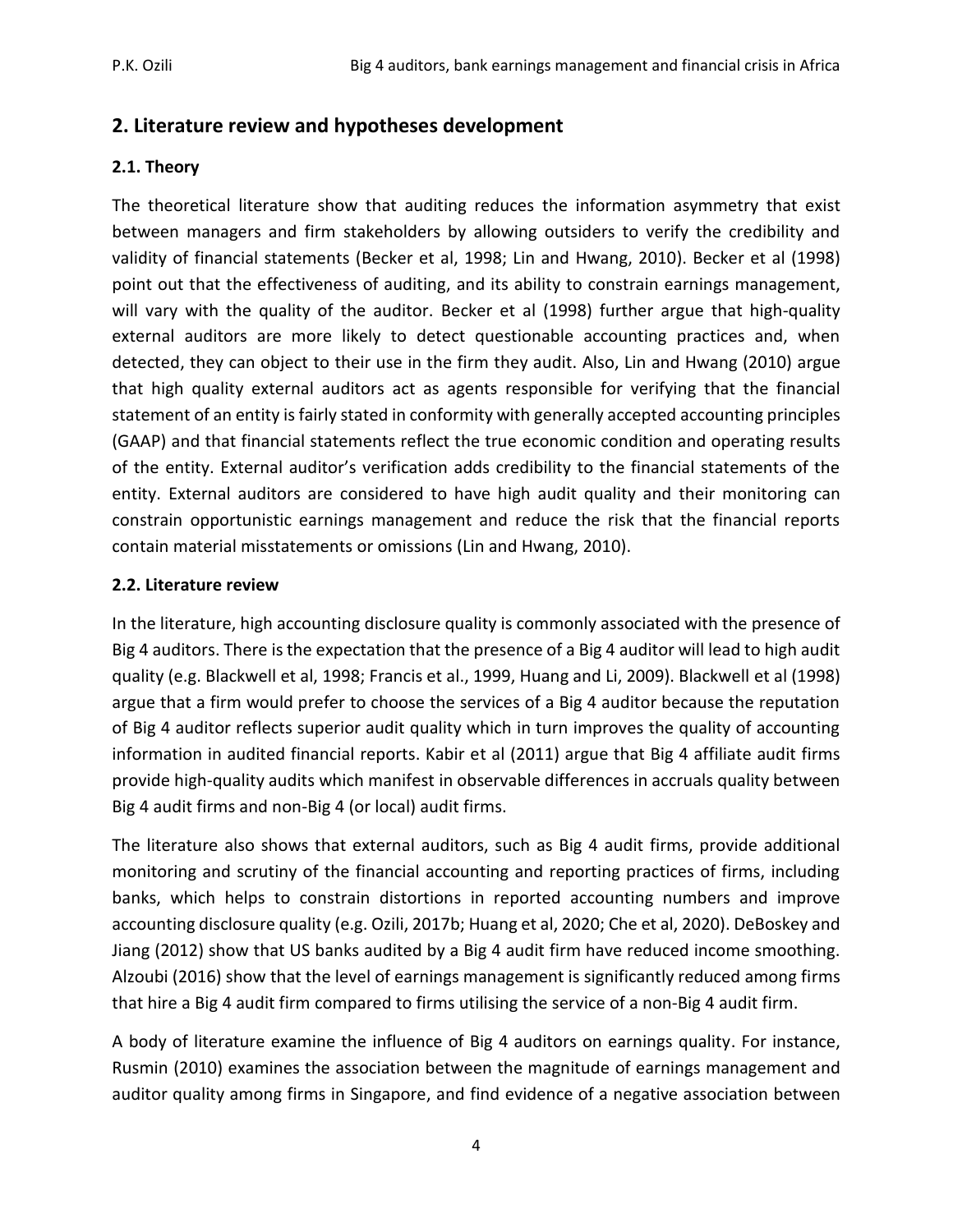auditor quality and earnings management, which suggest that the magnitude of earnings management is reduced among firms engaging a Big 4 specialist audit firm compared to firms using the audit services of a non‐Big 4 audit firm. Persakis and Iatridis (2016) investigate the joint effect of audit quality and investor protection on earnings quality during the 2008 financial crisis using a cross country sample. They find that higher audit quality leads to higher earnings quality in countries with strong investor protection. Rusmin et al (2014) investigate the effect of audit quality on income-increasing earnings management. Their univariate analysis show that the discretionary accruals in companies audited by Big 4 auditors are significantly smaller compared to that in non-Big 4 audited firms. Mokoaleli-Mokoteli and Iatridis (2017) investigate the relationship between Big 4 audit companies, earnings management and earnings conservatism among listed companies in South Africa. They find that companies audited by a Big 4 auditor have lower levels of earnings manipulation and higher conditional conservatism. Alzoubi (2016) examines the association between audit quality and earnings management among listed firms in Jordan from 2007 to 2010. The findings show a negative association between audit quality and earnings management. Earnings management is lower among companies hiring a Big 4 audit firm compared to companies hiring the services of a non-Big 4 audit firm. Orazalin and Akhmetzhanov (2019) investigate the effect of audit quality on earnings management and whether the relationship between earnings management and cost of debt is affected by audit quality. They show that higher audit quality (i.e., the presence of a Big 4 auditor) leads to a lower cost of debt but audit quality has no impact on earnings management.

Some studies focus on banks. For instance, Bouvatier et al (2014), focusing on European banks, examine whether bank income smoothing using loan loss provisions is influenced by external audit quality and other determinants. They find that banks audited by a Big 4 audit firm do not display a lower level of income smoothing using LLP than banks audited by a non-Big Four audit firm, which suggest that Big 4 auditors do not contribute to improving the quality of published financial statements of European banks. DeBoskey and Jiang (2012) examine the impact of auditor specialization on bank loan loss provisions for a large sample of US banks in the SOX period from 2002 to 2006. They find that bank managers use LLP to smooth earnings in the post-SOX period. However, this relationship was significantly reduced among banks audited by a Big 4 auditor. Kanagaretnam et al. (2010) investigate the influence of Big 4 auditor on bank earnings management. They investigate banks from 29 countries and find that both auditor type and auditor industry specialization moderates the extent of bank earnings management behaviour to beat a benchmark.

Few studies investigate earnings management among African banks. Amidu and Issahaku (2019) analyse the implications of IFRS adoption for earnings management by African banks, and find that the adoption of IFRS led to high-quality earnings among Africa banks. Salem et al (2020) examine the influence of voluntary disclosure quality on earnings management among banks in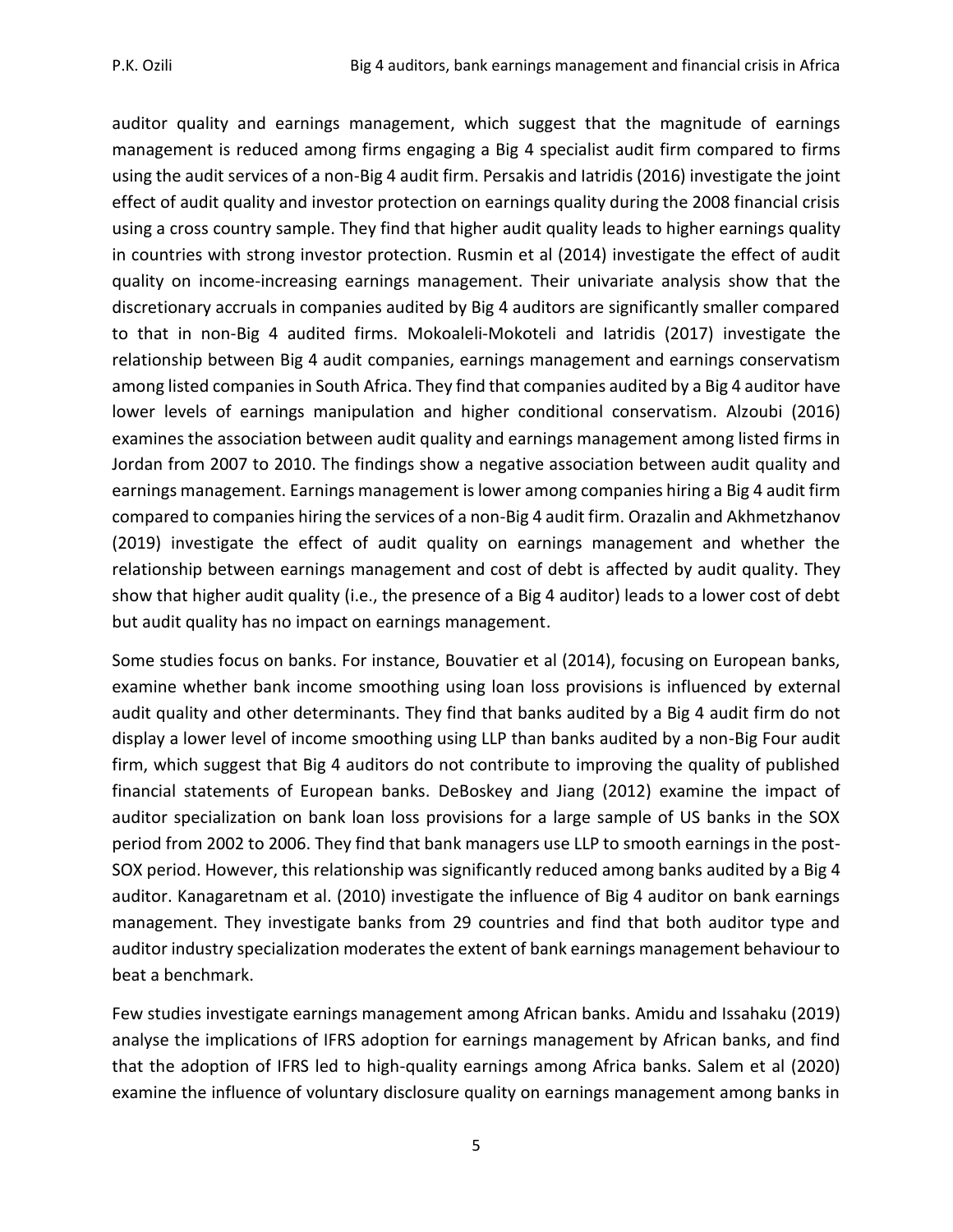the Middle East and North Africa (MENA) countries from 2006 to 2015. They find that high-quality voluntary disclosure reduces earnings management thereby improving the quality of financial reporting among MENA banks. Ozili (2017) examines the extent of income smoothing using loan loss provisions among listed banks and banks audited by Big 4 auditors. The study finds that listed African banks use loan loss provisions to smooth earnings. Income smoothing using LLP is not reduced among African banks audited by Big 4 auditors. Pinto et al (2019) investigate the role of corporate governance mechanisms and foreign direct investment in restraining or encouraging earnings management using loan loss provisions. They examine 112 listed and non-listed banks from 20 African countries during the 2011 to 2017 period. They find that banks use loan loss provisions to smooth income. They also find that ownership concentration increases income smoothing. Ozili and Outa (2018) examine the determinants of income smoothing using loan loss provisions among South African banks. They find that South African banks do not use loan loss provisions to smooth income when they are under-capitalised and have large non-performing loans. However, bank income smoothing is greater when South African banks are more profitable during economic boom periods, well-capitalised during boom periods and is greater among banks that adopt IFRS and among banks employing the services of a Big 4 auditor.

The present study adds to the literature by investigating income smoothing among African banks audited by Big 4 auditors and taking into account the effect of transient earnings, economic cycles and financial crisis. This study is different from Ozili (2017b) in several ways. Firstly, I test whether loan loss provisions are used to smooth high earnings, normal earnings or negative earnings of African banks. Ozili (2017b) did not do this analysis. Secondly, I undertook a pre-crisis, duringcrisis and post-crisis analysis. Ozili (2017b) did not do this analysis. Finally, the model used in the present study is different from the model used in Ozili (2017b). In contrast to Ozili (2017b), the model used in the present study incorporates the most commonly used theoretical LLP determinants in the literature to ensure that the model is properly specified.

# **2.3. Hypotheses development**

Certain economic factors or events such as financial crises, the need to avoid reporting a loss and other economic factors can compel banks to manage earnings more aggressively despite being audited by a Big-4 auditor. Prior research show that banks will smooth income to offset their declining earnings during a financial crisis (see El Sood 2012; Ozili and Arun, 2018). But their ability to smooth income depends on their opportunity and also depends on whether existing accounting disclosure and supervisory rules permit aggressive income smoothing in bad times. Ozili (2017b) show that African banks audited by Big 4 auditors engage in income smoothing using loan loss provisions. El Sood (2012), in a different context, show that U.S. banks use LLPs to smooth income in recessionary years despite the high quality accounting disclosure rules in the U.S. Generally, financial crises often have a devastating effect on African banks (Allen and Giovannetti, 2011), and bank managers will respond to mitigate the negative effects of the crisis.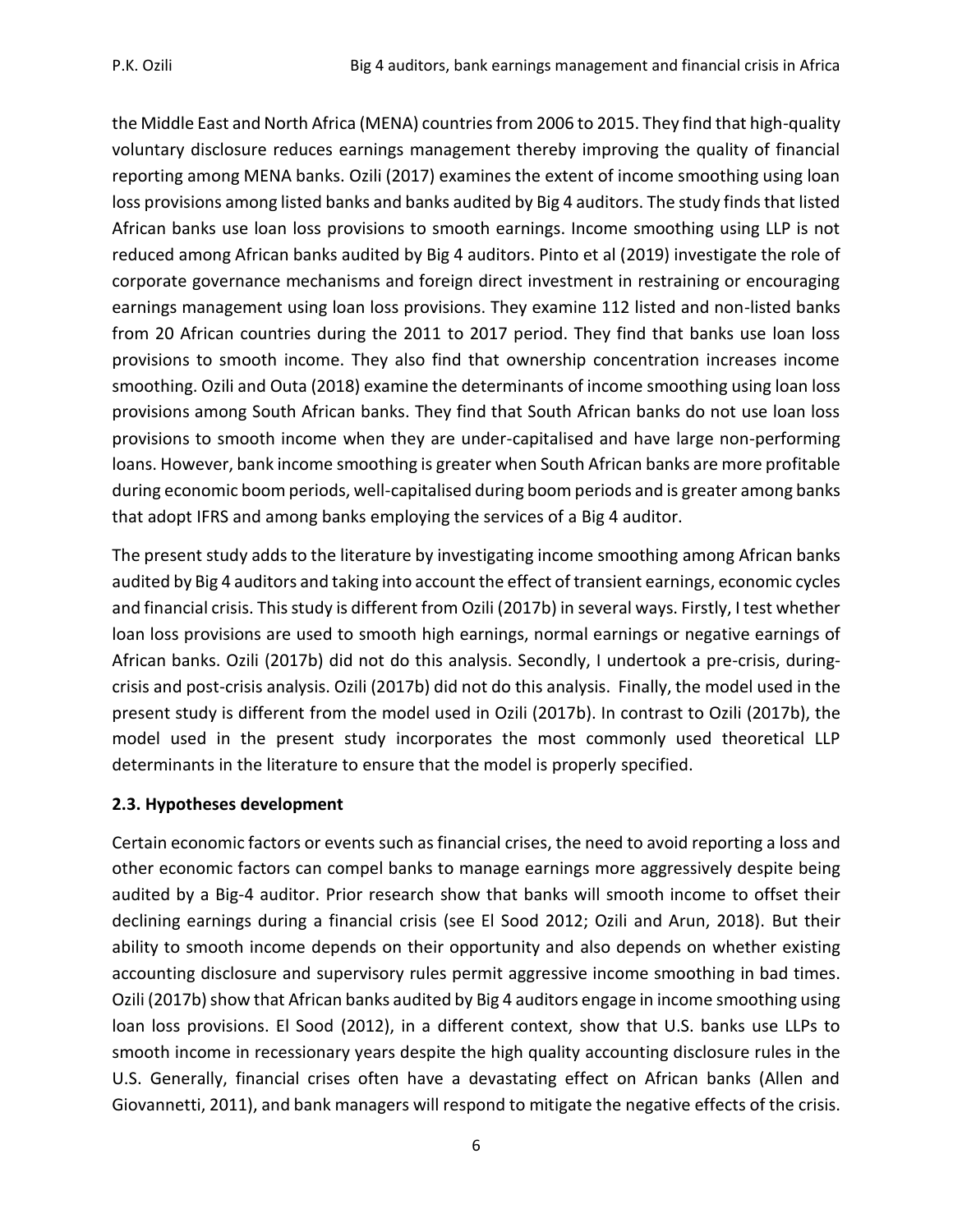Therefore, I predict that African banks will rely on income smoothing to offset their declining earnings. Therefore, consistent with El Sood (2012) and Ozili (2017b), I predict greater income smoothing during the financial crisis.

H1: African banks audited by Big 4 auditors use LLPs to smooth income during the global financial crisis

On the other hand, earnings management may decrease in crisis years due to a higher market tolerance for poor performance (Filip and Raffournier, 2014). This is because the markets are unlikely to punish banks or firms that perform poorly during a crisis. Moreover, firms may want to attract investors in crisis years because it is difficult for investors to assess which firms are good and bad during a crisis that affects all firms. Therefore, common incentives of entities to attract potential investors during a crisis could lead them to provide a high-quality financial reporting (Cimini, 2015), and this can be achieved through reduced income smoothing or lower earnings management. When this is the case, I do not expect banks to smooth income.

H2: African banks audited by Big 4 auditors do not use LLPs to smooth income during the global financial crisis

# **3. Data and Methodology**

# **3.1. Data**

The sample consists of banks from African countries. I restrict the sample to African banks that are clients of the major Big 4 audit firms: KPMG, Ernst and Young, PriceWaterhouseCoopers and Deliotte. The sample period covers the 2002 to 2014 period. The sample period is sufficient to cover at least a full economic cycle; in other words, the sample period is sufficient to capture economic downturns and booms in each African country.

Bank balance sheet and income statement information were collected from Bankscope database. Macroeconomic information was collected from the World Economic Forum archived in World Bank database. Data was collected for 21 African countries that have complete financial information for the variables of interest in the study. The countries are: South Africa, Ghana, Egypt, Tunisia, Morocco, Kenya, Uganda, Zambia, Tanzania, Ethiopia, Togo, Angola, Cameroun, Algeria, Mauritius, Namibia, Botswana, Senegal, Nigeria, Malawi and Mozambique. Table 1 report the African country and banks audited by a Big-4 auditor in the sample.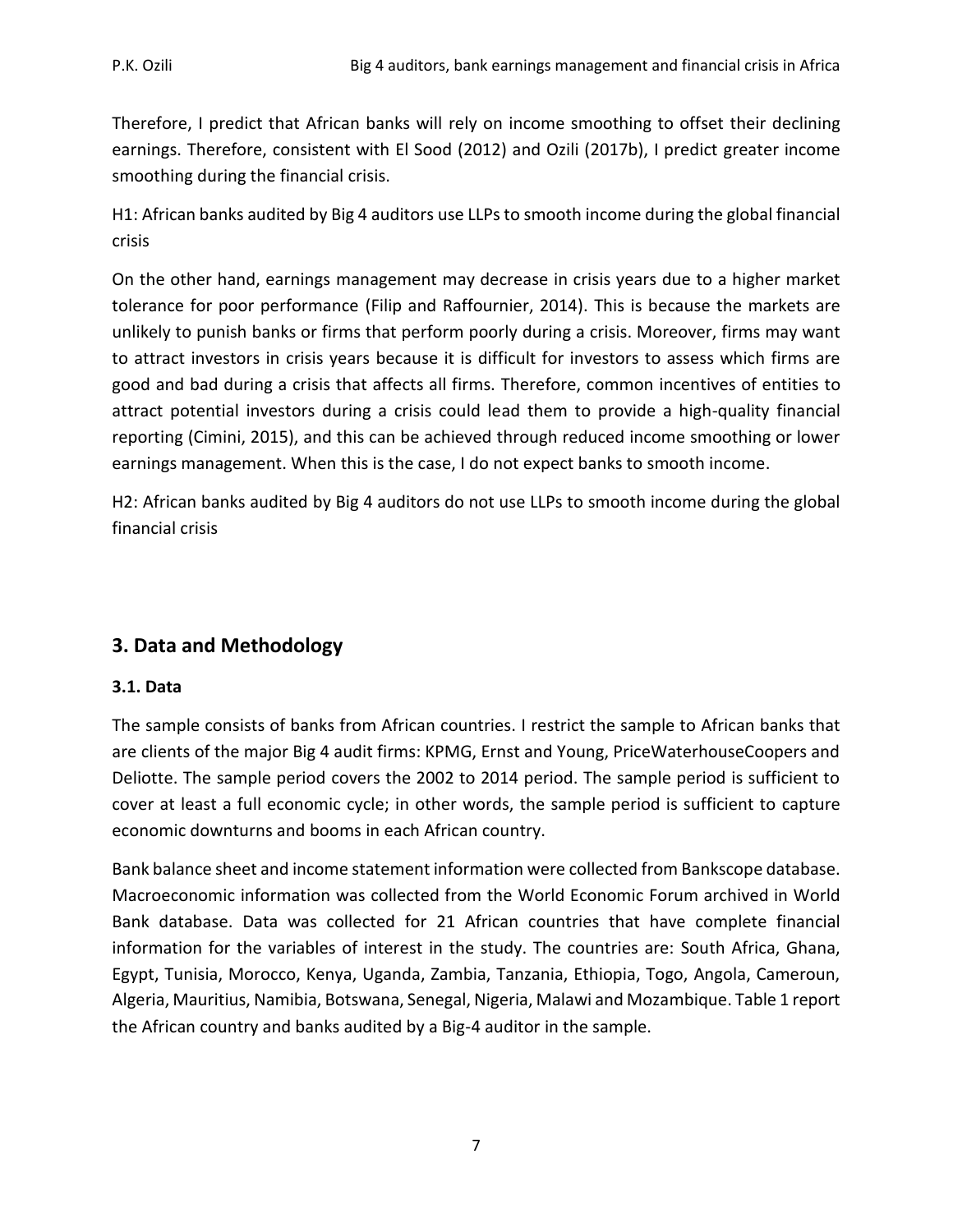| <b>Table 1: Sample description</b> |                                                  |                    |                            |  |  |  |
|------------------------------------|--------------------------------------------------|--------------------|----------------------------|--|--|--|
| S/N                                | Country                                          | <b>No of banks</b> | <b>Big 4 auditor banks</b> |  |  |  |
| $\mathbf{1}$                       | South Africa                                     | 30                 | 27                         |  |  |  |
| $\overline{2}$                     | Ghana                                            | 21                 | 19                         |  |  |  |
| 3                                  | Egypt                                            | 21                 | 15                         |  |  |  |
| 4                                  | Tunisia                                          | 27                 | 3                          |  |  |  |
| 5                                  | Morocco                                          | 15                 | 9                          |  |  |  |
| 6                                  | Kenya                                            | 31                 | 25                         |  |  |  |
| 7                                  | Uganda                                           | 20                 | 16                         |  |  |  |
| 8                                  | Zambia                                           | 17                 | 17                         |  |  |  |
| 9                                  | Tanzania                                         | 28                 | 21                         |  |  |  |
| 10                                 | Ethiopia                                         | 11                 | 0                          |  |  |  |
| 11                                 | Togo                                             | 10                 | $\mathbf{1}$               |  |  |  |
| 12                                 | Angola                                           | 17                 | 13                         |  |  |  |
| 13                                 | Cameroun                                         | 11                 | 6                          |  |  |  |
| 14                                 | Algeria                                          | 17                 | 0                          |  |  |  |
| 15                                 | <b>Mauritius</b>                                 | 14                 | 9                          |  |  |  |
| 16                                 | Namibia                                          | 10                 | 9                          |  |  |  |
| 17                                 | <b>Botswana</b>                                  | 14                 | 14                         |  |  |  |
| 18                                 | Senegal                                          | 11                 | 3                          |  |  |  |
| 19                                 | Nigeria                                          | 21                 | 20                         |  |  |  |
| 20                                 | Malawi                                           | 10                 | 8                          |  |  |  |
| 21                                 | Mozambique                                       | 14                 | 14                         |  |  |  |
|                                    | Total                                            | 370                | 249                        |  |  |  |
|                                    | Source: Author's computation from Bankscope data |                    |                            |  |  |  |

# **3.2. Methodology**

#### 3.2.1. Model

The baseline model to test for income smoothing using LLP among African banks was derived following the approach of Bushman and Williams (2012), Kilic et al. (2013), Curcio and Hasan (2015) and Ozili and Arun (2018), and is expressed below:

$$
LLPi, t = \beta 1EBTPi, t + \beta 2NPLi, t + \beta 3LOTAi, t + \beta 4CAPi, t + \beta 5\Delta GDPt
$$
  
+  $\varepsilon i, t$ . Equation (1)

Where: 'i' = bank; 't' = year; LLP = ratio of total loan loss provisions to beginning total assets; EBTP = ratio of earnings before provisions and tax scaled to beginning total assets; NPL = ratio of nonperforming loans to beginning total assets; CAP = ratio of total equity to beginning total assets; LOTA = ratio of total loan to beginning total assets; ΔGDP = real gross domestic product growth rate;  $\epsilon$  = error term.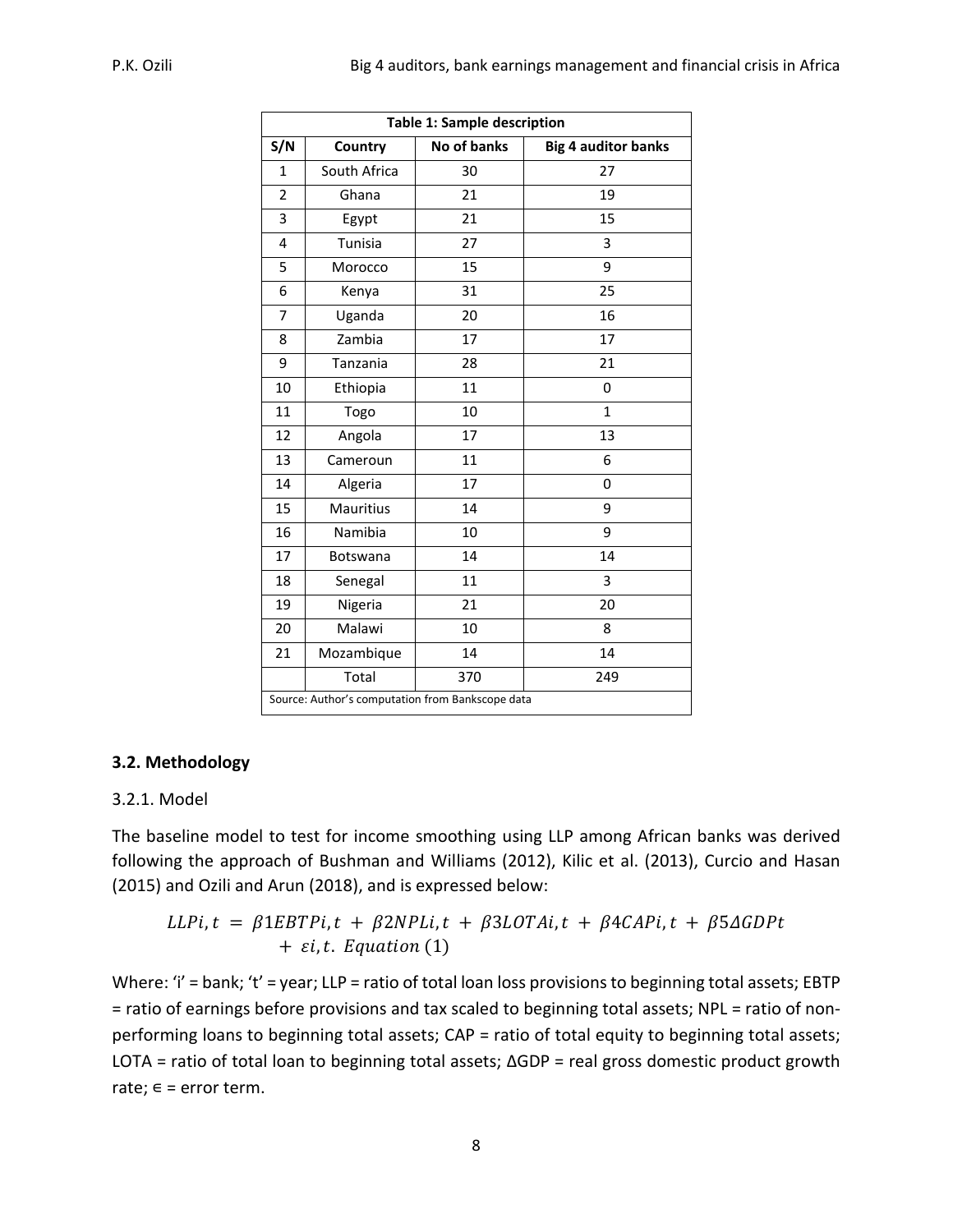# 3.2.2. Variable justification

The LLP ratio is the dependent variable (Pool et al, 2015; Curcio and Hasan, 2015; Ozili, 2019). This variable is deflated by beginning total assets following the approach of Kilic et al. (2013) to take into account known values of each bank characteristic.

The EBTP ratio is the ratio of earnings before tax and loan loss provisions divided by beginning total assets. The earnings before tax and loan loss provisions variable is derived by adding-back loan loss provisions to the earnings before tax number (Ozili, 2017a). A positive (and significant) relationship between LLP and EBTP is evidence for smoothed earnings (see. Curcio and Hasan, 2015; Ozili, 2019; Pinto et al, 2019), and suggest that banks lower loan loss provisions to increase low earnings or increase loan loss provisions to decrease high earnings in the current period.

The NPL ratio is the ratio of nonperforming loans to beginning asset (Ozili, 2019). NPL captures specific loan loss provisions that banks must set aside for expected loan losses. Curcio and Hasan (2015) and Ozili (2019) predict and find a positive relationship between LLP and the NPL coefficient. Thus, a positive relationship between LLP and NPL is predicted.

The CAP ratio is the ratio of total equity to beginning total asset. The CAP variable controls for capital management incentives to manipulate loan loss provisions estimate. Ozili and Arun (2018) suggest that bank managers can increase loan loss provisions when they have low capital levels to compensate for their low capital levels, or reduce loan loss provisions when they have higher capital levels. Therefore, a negative relationship between LLP and CAP is predicted.

The LOTA ratio reflects the default risk of bank loan portfolio (e.g. El Sood, 2012; Bouvatier et al., 2014). Banks that have a high loan to asset ratio have high loan default risk and will keep more loan loss provisions to compensate for the increase in default risk on the loan portfolio, implying a positive relationship between LLP and LOTA (Ozili and Arun, 2018). Thus, a positive relationship between LLP and LOTA is predicted.

ΔGDP is the real gross domestic product growth rate. It captures macroeconomic fluctuations. The literature argue that banks keep higher loan loss provisions during economic downturns and keep fewer loan loss provisions during periods of economic prosperity (e.g. Skała, 2015; Ozili and Outa, 2017; Pool et al, 2015), implying a negative relationship between LLP and ∆GDP. Table 2 reports the expected signs for the variables.

| Table 2: Variables and the expected signs         |       |  |  |  |  |
|---------------------------------------------------|-------|--|--|--|--|
| <b>Expected/Predicted Sign</b><br><b>Variable</b> |       |  |  |  |  |
| <b>NPL</b><br>(+)                                 |       |  |  |  |  |
| CAP                                               | $(-)$ |  |  |  |  |
| <b>EBTP</b>                                       | $(+)$ |  |  |  |  |
| <b>LOTA</b><br>(+)                                |       |  |  |  |  |
| ∆GDP<br>$(-)$                                     |       |  |  |  |  |
| Source: Author's computation                      |       |  |  |  |  |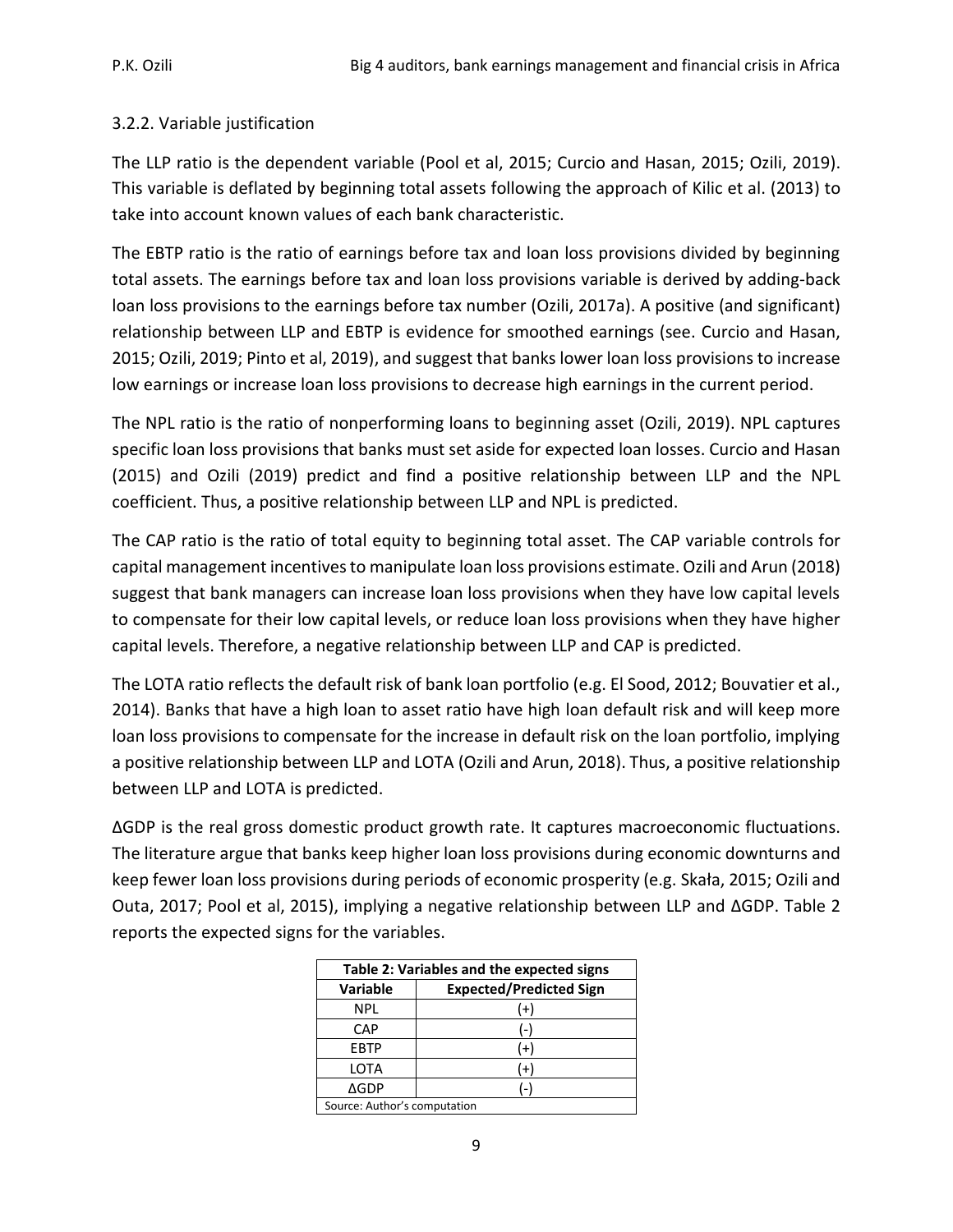# **3.3. Estimation methodology**

The fixed effect regression estimation technique was used to test for income smoothing. Bank and year fixed effects were applied (Petersen, 2009). This approach is consistent with prior studies such as Bushman and William (2012), Bouvatier et al (2014) and Ozili and Arun (2018). Also, the hausman test was used to make a choice between fixed effect and random effect. The result of the hausman test showed that the fixed effect regression method is the appropriate approach to use. The fixed effect regression estimation controls for unobservable bank-specific and period differences that vary across banks in each year. Using fixed effect regression estimation also avoids over-stating the t-statistics which is a common problem associated with pooled OLS estimation.

# **3.4. Trend in earnings management**

Figure 1 below shows the trend in earnings management by African banks audited by a Big-4 auditor. It shows that earnings management is stable across the period with only few extreme fluctuations at specific intervals.



EBTP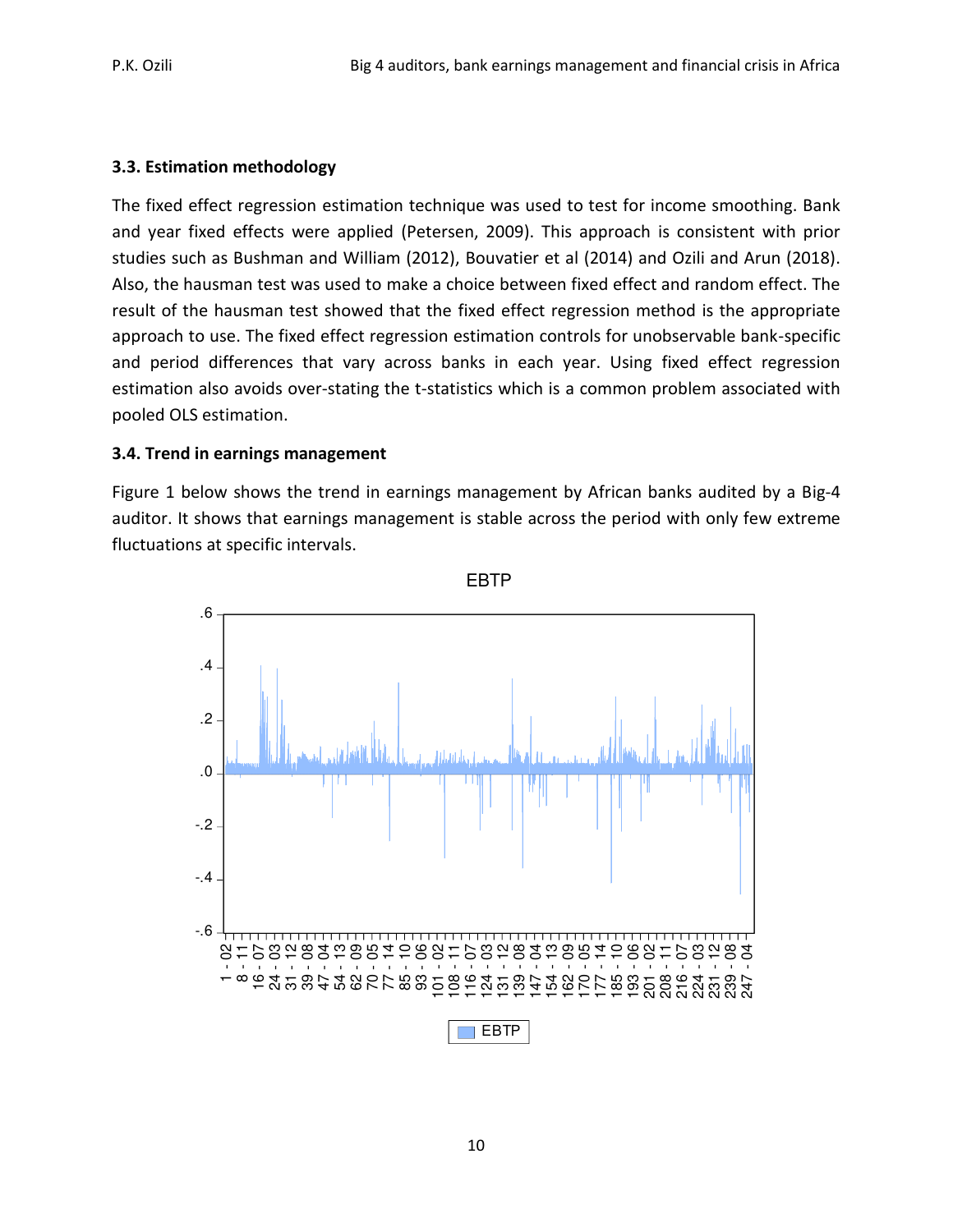# **3.5. Descriptive statistics and correlation**

#### 3.5.1. Descriptive statistics

The summary of the descriptive statistics result is reported in table 3. LLPs are on average 1.2%, which is lower than the average NPL ratio at 4.9%. This suggest that there is under-provisioning by African banks audited by a Big 4 auditor as the average LLPs are lower than average NPLs. Also, the CAP ratio is on average 18.5%, which is above the Basel 2 minimum Tier 1 capital requirement of 8%. This suggest that African banks audited by a Big 4 auditor are well-capitalized. The LOTA ratio is 61.2%, which suggest that loans make up a large portion of the total assets of African banks audited by a Big 4 auditor.

| Table 3: Summary of descriptive statistics                                                                                                 |            |             |            |             |            |             |  |  |
|--------------------------------------------------------------------------------------------------------------------------------------------|------------|-------------|------------|-------------|------------|-------------|--|--|
| <b>Statistic</b>                                                                                                                           | <b>LLP</b> | <b>EBTP</b> | <b>CAP</b> | <b>LOTA</b> | <b>NPL</b> | <b>AGDP</b> |  |  |
| Mean                                                                                                                                       | 0.012      | 0.039       | 0.185      | 0.612       | 0.049      | 0.058       |  |  |
| Median                                                                                                                                     | 0.006      | 0.034       | 0.139      | 0.594       | 0.026      | 0.055       |  |  |
| Maximum                                                                                                                                    | 0.463      | 0.408       | 3.688      | 1.615       | 0.874      | 0.337       |  |  |
| Minimum                                                                                                                                    | $-0.108$   | $-0.453$    | $-0.490$   | 0.005       | 0.0002     | $-0.076$    |  |  |
| Std. Dev.                                                                                                                                  | 0.023      | 0.052       | 0.171      | 0.249       | 0.079      | 0.038       |  |  |
| Skewness                                                                                                                                   | 6.429      | $-0.220$    | 5.947      | 0.431       | 5.404      | 2.943       |  |  |
| Observation                                                                                                                                | 2061       | 2028        | 2092       | 2075        | 1523       | 3237        |  |  |
| Source: Author's computation. LLP = total loan loss provisions scaled by beginning total assets. EBTP = earnings before provisions and tax |            |             |            |             |            |             |  |  |
| scaled by beginning total assets. NPL = non-performing/impaired loans scaled by beginning total assets. CAP = total equity scaled by       |            |             |            |             |            |             |  |  |
| beginning total assets. LOTA = total loan scaled by beginning total assets. $\Delta GDP$ = real gross domestic product growth rate.        |            |             |            |             |            |             |  |  |

# 3.5.2. Correlation

The correlation results in table 4 show that LLP is significant and positively correlated with EBTP, CAP, LOTA and NPL, although the strength of the correlation is quite low. The positive correlation between LLP and EBTP suggest that high earnings are followed by high LLPs. On the other hand, LLP is negatively correlated with ∆GDP and the correlation coefficient is insignificant.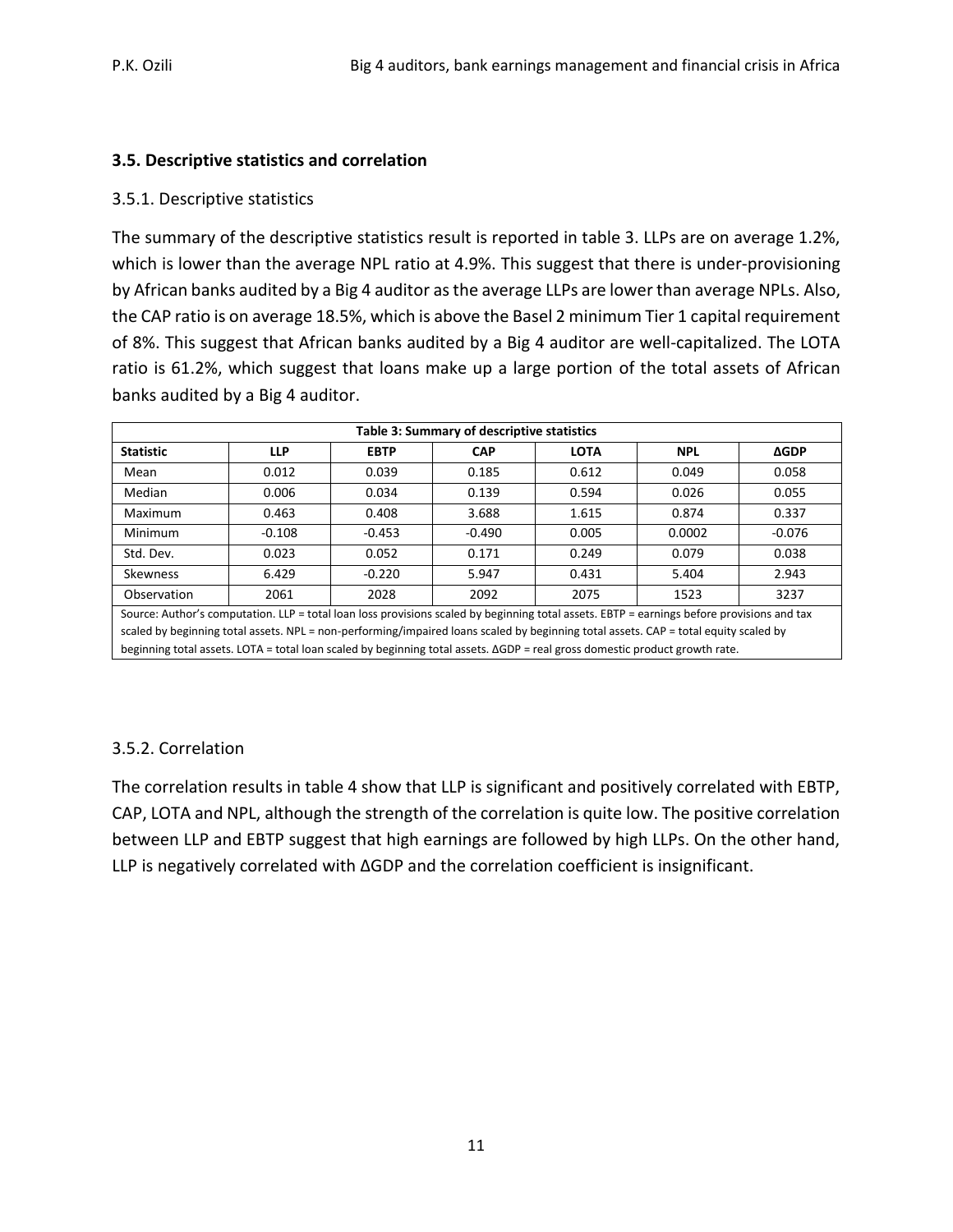| Variables    | <b>LLP</b> | <b>EBTP</b> | <b>CAP</b> | LOTA       | <b>NPL</b> | $\Delta GDP$ |
|--------------|------------|-------------|------------|------------|------------|--------------|
| <b>LLP</b>   | 1.000      |             |            |            |            |              |
|              |            |             |            |            |            |              |
|              |            |             |            |            |            |              |
| <b>EBTP</b>  | $0.287***$ | 1.000       |            |            |            |              |
|              | (11.51)    | -----       |            |            |            |              |
|              |            |             |            |            |            |              |
| CAP          | $0.212***$ | $0.195***$  | 1.000      |            |            |              |
|              | (8.36)     | (7.67)      | -----      |            |            |              |
|              |            |             |            |            |            |              |
| <b>LOTA</b>  | $0.234***$ | $0.138***$  | $0.235***$ | 1.000      |            |              |
|              | (9.26)     | (5.35)      | (9.29)     | -----      |            |              |
|              |            |             |            |            |            |              |
| <b>NPL</b>   | $0.352***$ | $0.052**$   | $0.174***$ | $0.255***$ | 1.000      |              |
|              | (14.49)    | (2.03)      | (6.79)     | (10.13)    | -----      |              |
|              |            |             |            |            |            |              |
| $\Delta GDP$ | $-0.015$   | 0.021       | 0.017      | $-0.055**$ | $-0.038$   | 1.000        |
|              | $(-0.58)$  | (0.81)      | (0.65)     | $(-2.12)$  | $(-1.49)$  | -----        |
|              |            |             |            |            |            |              |

**Table 4: Correlation analysis** 

Source: Author's computation. LLP = ratio of total loan loss provisions scaled to beginning total assets. EBTP = ratio of earnings before provisions and tax scaled to beginning total assets. NPL = ratio of non-performing loans to beginning total assets. CAP = ratio of total equity scaled to beginning total assets. LOTA = ratio of total loan to beginning total assets. ΔGDP = real gross domestic product growth rate. Tstatistic is reported in parenthesis. \*\*\*, \*\*, \* denote statistical significance at 1%, 5% an 10%

# **4. Regression Result**

#### **4.1. Testing the income smoothing hypothesis**

The result is reported in column 1 of table 5. The EBTP coefficient is positive and significant at the 1% significance level. This indicates that African banks audited by a Big 4 auditor use loan loss provisions to smooth income. This implies that the presence of Big 4 auditors did not discourage African banks from using loan loss provisions to smooth reported earnings. This result supports the findings of prior studies such as Curcio and Hasan (2015), Ozili and Arun (2018), Kanagaretnam et al (2003), Ozili (2017b), El Sood (2012) and Liu and Ryan (2006).

For the control variables, NPL coefficient is positive and significant as expected. This suggests that African banks audited by a Big 4 auditor increase loan loss provisions when they expect high nonperforming loans. This is consistent with Ozili and Arun (2018) who argue that banks set aside specific provisions for expected loan losses. LOTA coefficient is positive and significant. This indicates that African banks audited by a Big-4 auditor increase loan loss provision estimates when default risk increases. CAP coefficient is negative and significant. This indicates that African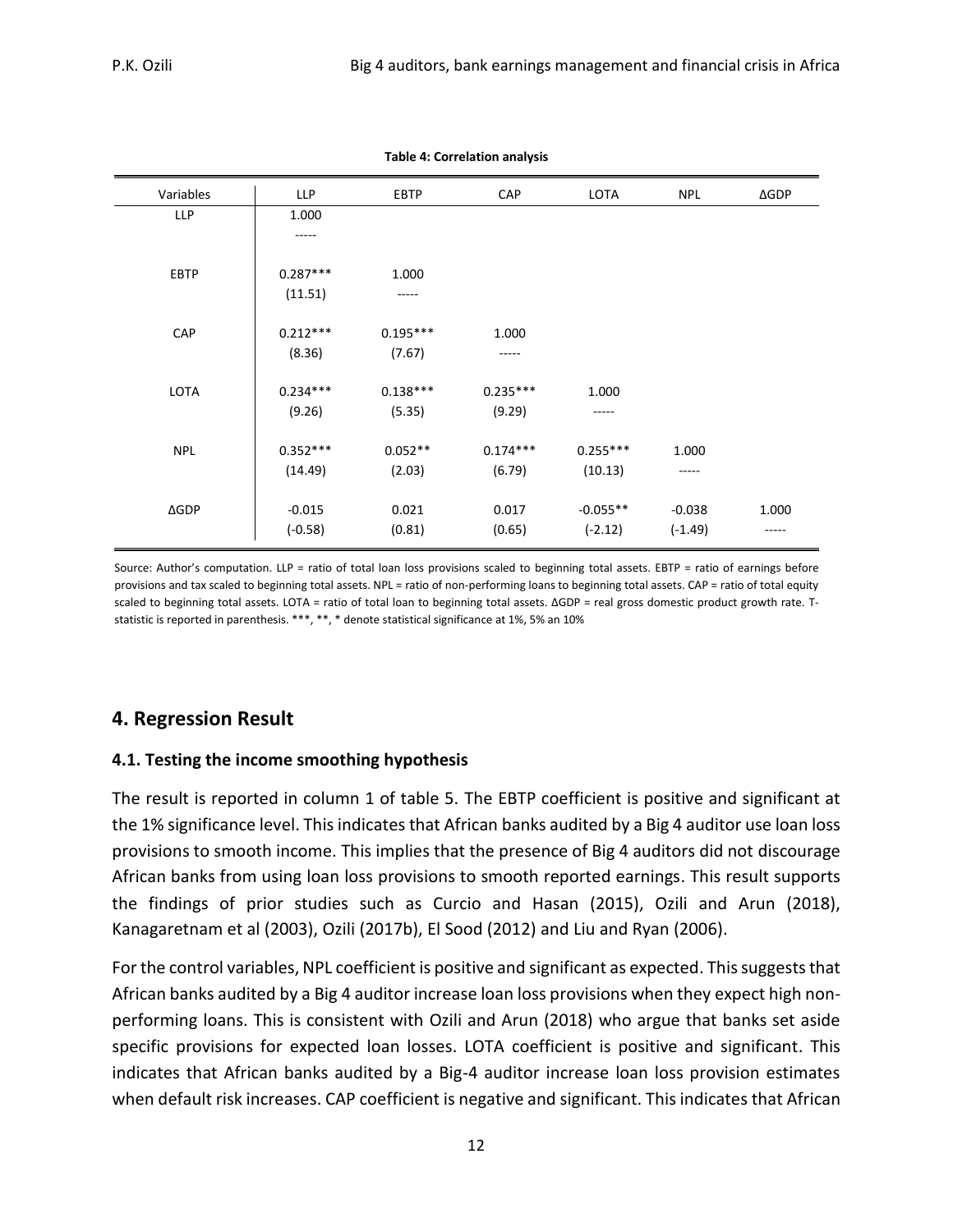banks audited by a Big-4 auditor keep higher loan loss provisions to compensate for their low capital levels and vice versa (El Sood, 2012). ΔGDP coefficient is statistically insignificant.

| Table 5: Fixed effect regression estimation: income smoothing and earnings effect                               |                                                                                                           |               |               |               |  |  |
|-----------------------------------------------------------------------------------------------------------------|-----------------------------------------------------------------------------------------------------------|---------------|---------------|---------------|--|--|
| (1)<br>(2)<br>(3)<br>(4)                                                                                        |                                                                                                           |               |               |               |  |  |
| Variable                                                                                                        | Coefficient                                                                                               | Coefficient   | Coefficient   | Coefficient   |  |  |
|                                                                                                                 | (T-statistic)                                                                                             | (T-statistic) | (T-statistic) | (T-statistic) |  |  |
| $\mathsf{C}$                                                                                                    | $-0.002$                                                                                                  | $-0.003***$   | $0.003**$     | $0.009***$    |  |  |
|                                                                                                                 | $(-1.47)$                                                                                                 | $(-2.68)$     | (2.07)        | (4.46)        |  |  |
| <b>EBTP</b>                                                                                                     | $0.117***$                                                                                                | $0.237***$    | $0.028**$     | 0.012         |  |  |
|                                                                                                                 | (15.15)                                                                                                   | (22.03)       | (2.39)        | (0.74)        |  |  |
| CAP                                                                                                             | 0.001                                                                                                     | $-0.011***$   | $-0.006**$    | $-0.011***$   |  |  |
|                                                                                                                 | (0.45)                                                                                                    | $(-4.49)$     | $(-2.42)$     | $(-4.49)$     |  |  |
| LOTA                                                                                                            | $0.009***$                                                                                                | $0.006***$    | $0.008***$    | $0.006***$    |  |  |
|                                                                                                                 | (5.11)                                                                                                    | (3.73)        | (4.58)        | (3.73)        |  |  |
| <b>NPL</b>                                                                                                      | $0.091***$                                                                                                | $0.082***$    | $0.085***$    | $0.082***$    |  |  |
|                                                                                                                 | (15.46)                                                                                                   | (14.48)       | (14.75)       | (14.48)       |  |  |
| GDP                                                                                                             | $-0.012$                                                                                                  | $-0.012$      | $-0.012$      | $-0.012$      |  |  |
|                                                                                                                 | $(-1.39)$                                                                                                 | $(-1.60)$     | $(-1.52)$     | $(-1.60)$     |  |  |
| <b>NEG</b>                                                                                                      |                                                                                                           | $0.012***$    |               |               |  |  |
|                                                                                                                 |                                                                                                           | (7.03)        |               |               |  |  |
| NEG*EBTP                                                                                                        |                                                                                                           | $-0.225***$   |               |               |  |  |
|                                                                                                                 |                                                                                                           | $(-11.17)$    |               |               |  |  |
| <b>HIGH</b>                                                                                                     |                                                                                                           |               | $-0.008***$   |               |  |  |
|                                                                                                                 |                                                                                                           |               | $(-8.67)$     |               |  |  |
| HIGH*EBTP                                                                                                       |                                                                                                           |               | $0.195***$    |               |  |  |
|                                                                                                                 |                                                                                                           |               | (11.75)       |               |  |  |
| POS                                                                                                             |                                                                                                           |               |               | $-0.012***$   |  |  |
|                                                                                                                 |                                                                                                           |               |               | $(-7.03)$     |  |  |
| POS*EBTP                                                                                                        |                                                                                                           |               |               | $0.225***$    |  |  |
|                                                                                                                 |                                                                                                           |               |               | (11.17)       |  |  |
|                                                                                                                 |                                                                                                           |               |               |               |  |  |
| <b>Bank fixed</b>                                                                                               | Yes                                                                                                       | Yes           | Yes           | Yes           |  |  |
| effect                                                                                                          |                                                                                                           |               |               |               |  |  |
| Year fixed effect                                                                                               | Yes                                                                                                       | Yes           | Yes           | Yes           |  |  |
|                                                                                                                 |                                                                                                           |               |               |               |  |  |
| Adjusted R <sup>2</sup>                                                                                         | 40.13                                                                                                     | 44.61         | 42.99         | 44.61         |  |  |
| F-statistic                                                                                                     | 9.18                                                                                                      | 10.76         | 10.14         | 10.76         |  |  |
| P(F-statistic)                                                                                                  | 0.000                                                                                                     | 0.000         | 0.000         | 0.000         |  |  |
| Observation                                                                                                     | 3237                                                                                                      | 3237          | 3237          | 3237          |  |  |
| Source: Author's computation. LLP = ratio of total loan loss provisions scaled to beginning total assets. EBTP  |                                                                                                           |               |               |               |  |  |
| = ratio of earnings before provisions and tax scaled to beginning total assets. NPL = ratio of non-performing   |                                                                                                           |               |               |               |  |  |
| loans to beginning total assets. CAP = ratio of total equity scaled to beginning total assets. LOTA = ratio of  |                                                                                                           |               |               |               |  |  |
| total loan to beginning total assets. AGDP = real gross domestic product growth rate. NEG = binary variable     |                                                                                                           |               |               |               |  |  |
| equals one if EBTP ratio is negative and zero otherwise. POS = binary variable equals one if EBTP ratio is      |                                                                                                           |               |               |               |  |  |
|                                                                                                                 | positive and zero otherwise. HIGH = binary variable equals one if EBTP ratio is above-the-median EBTP and |               |               |               |  |  |
| zero otherwise. ***, **, * denote significance at 1%, 5% and 10% level. T-statistic is reported in parenthesis. |                                                                                                           |               |               |               |  |  |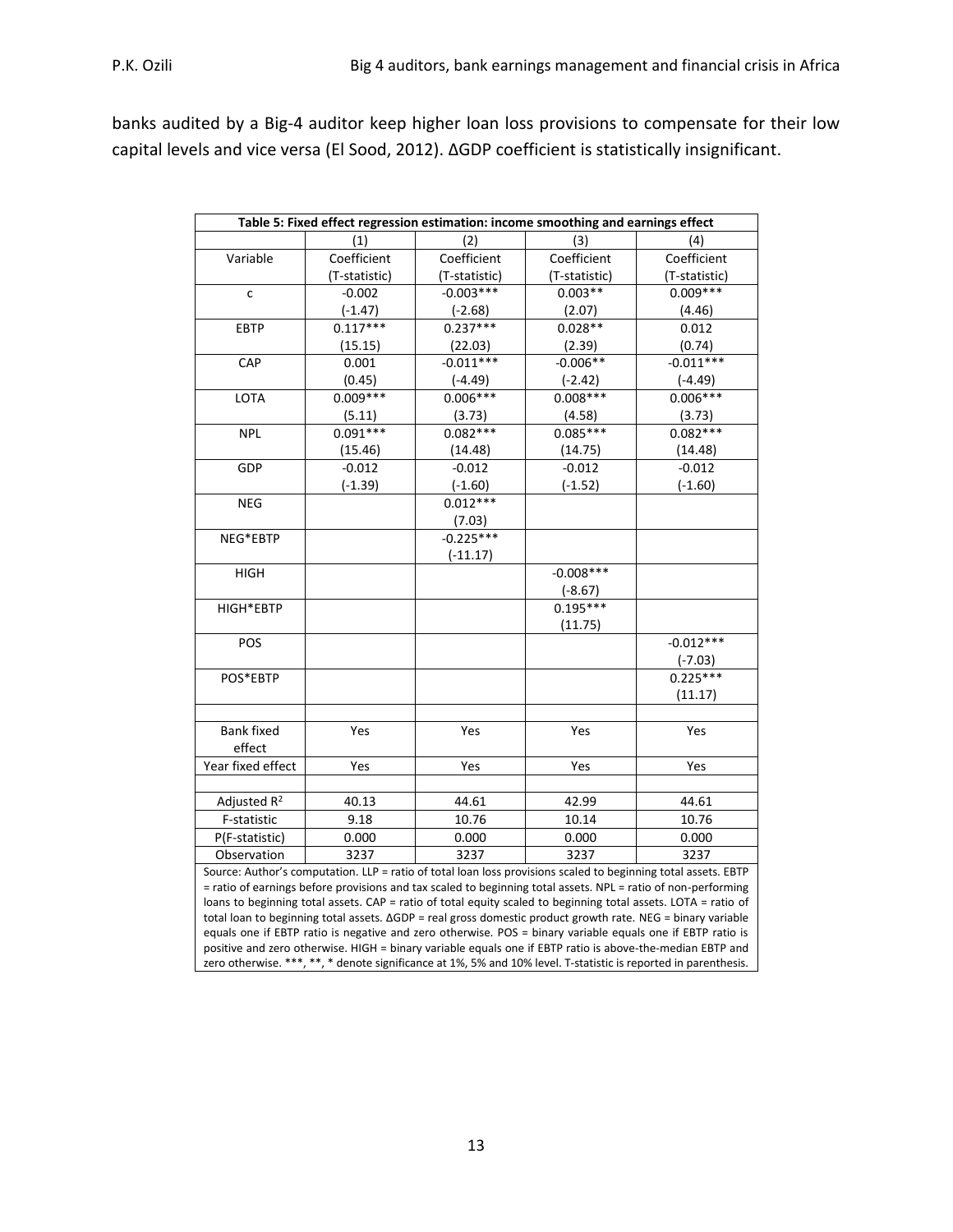#### **4.2. Income smoothing along the earnings distribution**

#### 4.2.1. Negative earnings

Additional test was conducted to determine whether African banks use loan loss provisions to smooth earnings when they expect a loss or negative earnings. To do this, the NEG binary variable was introduced into the model to capture negative earnings. The 'NEG' binary variable takes the value of one if EBTP ratio is negative and zero otherwise. The result is reported in column 2 of table 5.

NEG\*EBTP coefficient is negative and significant. This indicates that African banks audited by a Big-4 auditor do not use loan loss provisions to smooth earnings when they expect a loss or negative earnings. The result does not support the findings of El Sood (2012), Liu and Ryan (2006) and Ozili (2021). Overall, the findings suggest that African banks audited by a Big-4 auditor do not use loan loss provisions to smooth negative earnings.

#### 4.2.2. Positive and high earnings

Additional test was performed to determine whether African banks use loan loss provisions to smooth positive or high earnings. El Sood (2012) observe that US banks use loan loss provisions to smooth earnings when they are more profitable, that is, when they have high earnings. Following El Sood (2012)'s approach, two binary variables, POS and HIGH, were introduced into the model to capture high profitability, i.e., positive earnings (POS) and high earnings (HIGH). The 'POS' binary variable takes the value of one if EBTP ratio is positive and zero otherwise. The 'HIGH' binary variable takes the value of one if EBTP ratio is above-the-median EBTP and zero otherwise. The latter is consistent with El Sood (2012). The POS and HIGH binary variables were interacted with the EBTP variable to determine whether African banks audited by a Big 4 auditor use loan loss provisions to smooth reported earnings when they are more profitable. The result is reported in column 3 and 4 of Table 5.

POS\*EBTP coefficient is positive and significant. This indicates that African banks audited by a Big 4 auditor use loan loss provisions to smooth positive earnings. HIGH\*EBTP coefficient is also positive and significant. This indicates that African banks audited by a Big 4 auditor use loan loss provisions to smooth high earnings. The result supports the findings of Liu and Ryan (2006). Overall, the findings suggest that African banks audited by a Big 4 auditor use loan loss provisions to smooth positive earnings and high earnings.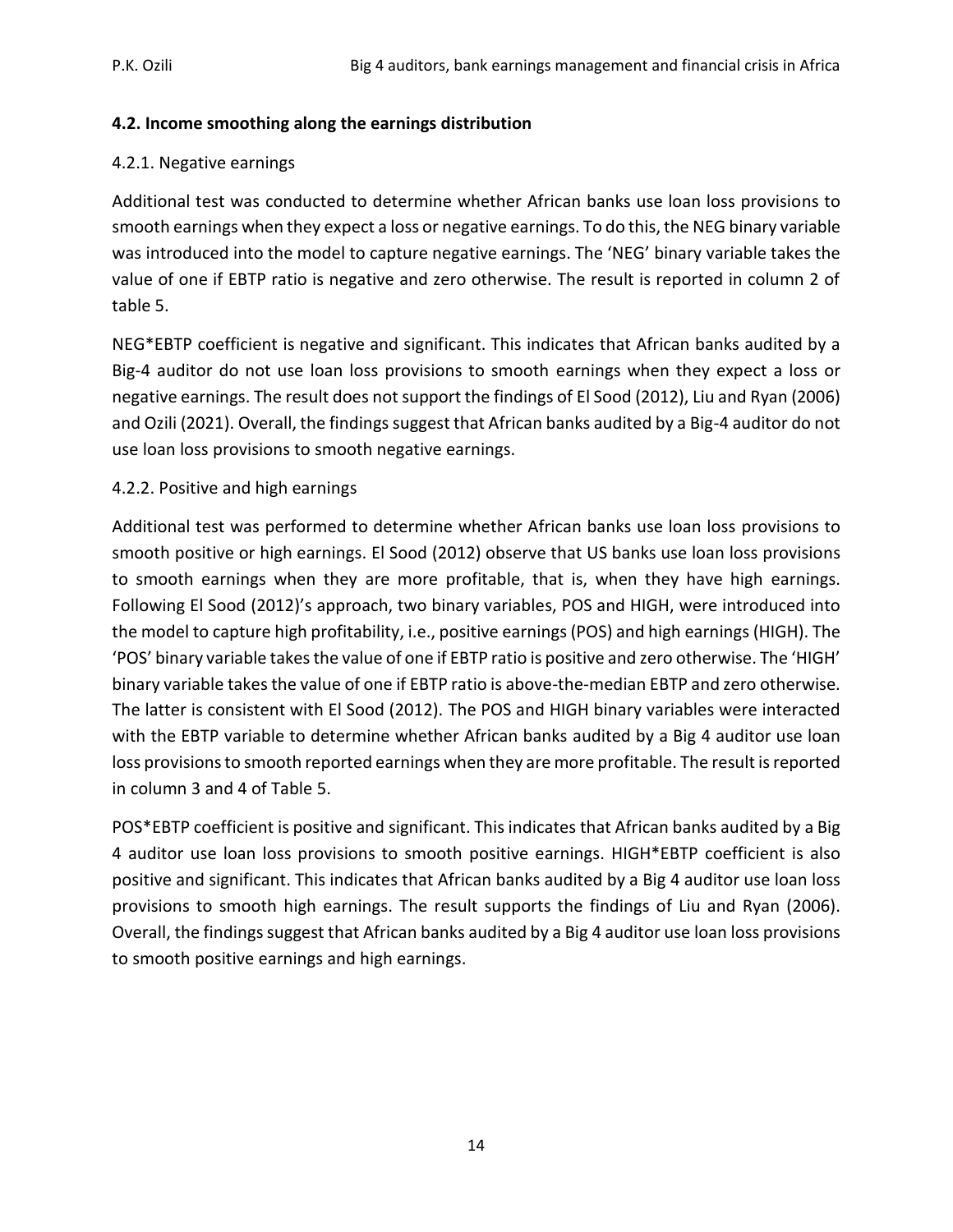# **4.3. Income smoothing along economic cycles**

In theory, banks are generally more profitable during economic boom periods and less profitable during economic downturns (see Albertazzi and Gambacorta, 2009; Bolt et al, 2012). Accordingly, an additional test was conducted to determine whether the incentive to use loan loss provisions to smooth reported earnings simultaneously depend on the state of the economy and on the size of bank earnings. Two binary variables were introduced, namely BOOM and REC. The BOOM binary variable equals one if ∆GDP is above-the-median ∆GDP and zero otherwise, representing periods of economic boom. The REC binary variable equals one if ∆GDP is negative and zero otherwise, representing periods of economic downturn or recession.

The results are reported in Table 6. The BOOM\*POS\*EBTP and BOOM\*HIGH\*EBTP coefficients are negative and significant in column 4 and 5. This indicates that African banks audited by a Big-4 auditor do not use loan loss provisions to smooth earnings when they are profitable during economic booms. The REC\*NEG\*EBTP coefficient is positive and significant in column 3, and indicates that African banks audited by a Big-4 auditor use loan loss provisions to smooth earnings when they expect a loss during a recession. The result supports the findings of Ozili and Arun (2018).

Furthermore, REC\*EBTP coefficient is positive and significant in column 1. This indicates that African banks audited by a Big-4 auditor use loan loss provisions to smooth earnings during economic downwards. This result supports the findings of El Sood (2012). The BOOM\*EBTP coefficient is negative and significant in column 2. This indicates that African banks audited by a Big-4 auditor do not use loan loss provisions to smooth earnings during economic booms. Overall, the results suggest that income smoothing is more pronounced during economic downturns.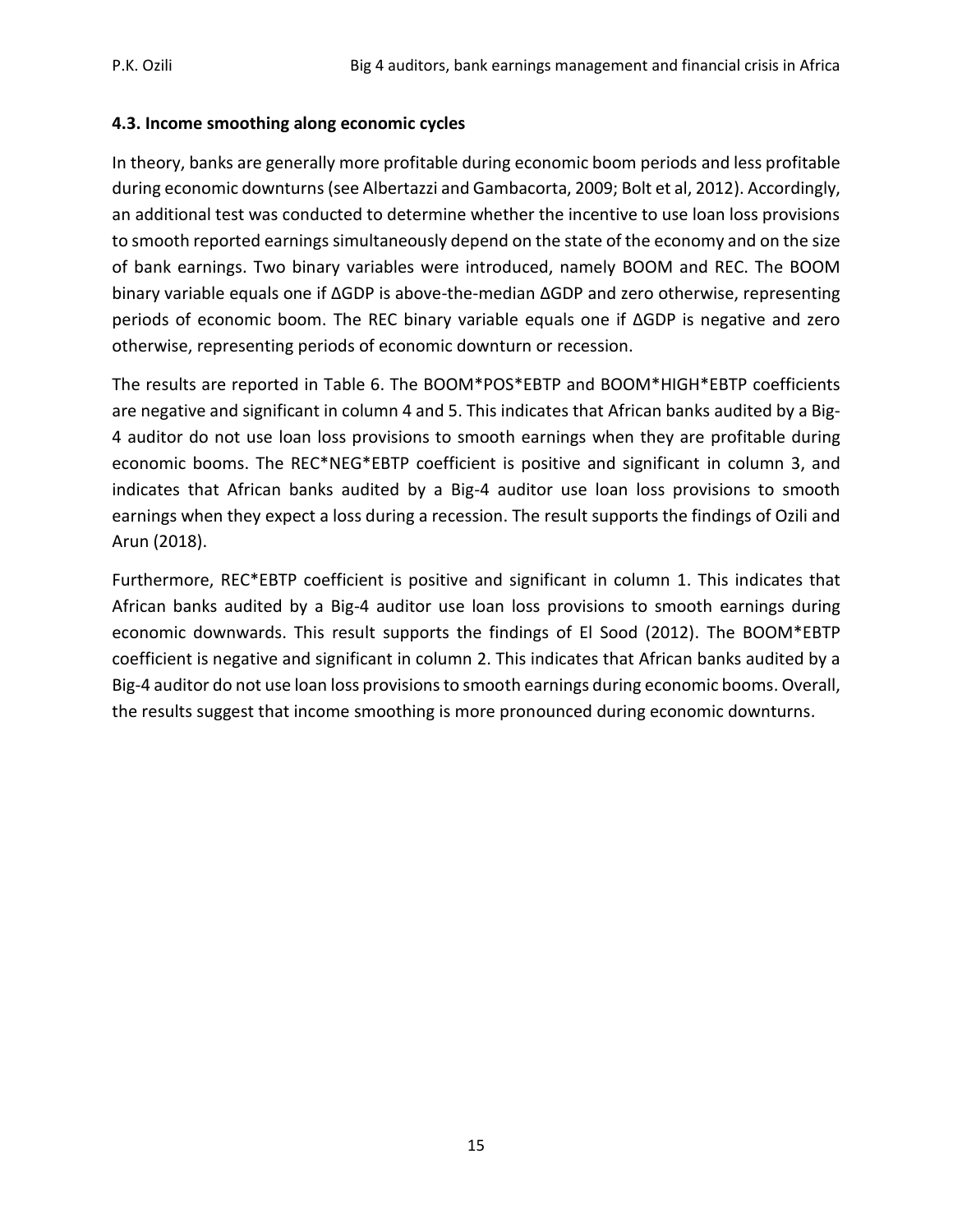| (1)<br>(2)<br>(3)<br>(4)<br>(5)<br>Variable<br>Coefficient<br>Coefficient<br>Coefficient<br>Coefficient<br>Coefficient<br>(T-statistic)<br>(T-statistic)<br>(T-statistic)<br>(T-statistic)<br>(T-statistic)<br>$-0.005***$<br>$-0.003**$<br>$0.013***$<br>$-0.001$<br>$-0.002$<br>$\mathsf{C}$<br>$(-1.22)$<br>$(-1.62)$<br>$(-3.82)$<br>$(-2.46)$<br>(6.78)<br>$0.109***$<br>$0.226***$<br>$0.166***$<br>$0.208***$<br>$0.154***$<br>EBTP<br>(14.03)<br>(21.53)<br>(18.67)<br>(20.56)<br>(16.78)<br>0.0004<br>$-0.001$<br>$-0.003$<br>$-0.001$<br>0.003<br>CAP<br>(0.61)<br>(1.07)<br>(0.18)<br>$(-0.36)$<br>$(-1.24)$<br>$0.008***$<br>$0.009***$<br>$0.009***$<br>$0.009***$<br>$0.009***$<br>LOTA<br>(5.30)<br>(4.95)<br>(4.69)<br>(5.26)<br>(5.51)<br>$0.086***$<br>$0.080***$<br>$0.090***$<br>$0.078***$<br>$0.084***$<br><b>NPL</b><br>(15.51)<br>(13.60)<br>(14.99)<br>(13.98)<br>(14.47)<br>$-0.012$<br>0.002<br>$-0.012$<br>0.002<br>0.002<br>GDP<br>$(-1.41)$<br>(0.16)<br>$(-1.41)$<br>(0.18)<br>(0.26)<br>$-0.011***$<br><b>REC</b><br>0.002<br>(0.93)<br>$(-3.71)$<br>$0.006***$<br>$0.004***$<br>$0.002*$<br><b>BOOM</b><br>(6.56)<br>(3.74)<br>(1.75)<br>$-0.018***$<br>POS<br>$(-10.99)$<br>$-0.002**$<br><b>HIGH</b><br>$(-1.99)$<br>REC*EBTP<br>$0.233***$<br>(7.44)<br>$-0.200***$<br>BOOM*EBTP<br>$(-14.67)$<br>$0.018***$<br><b>NEG</b><br>(10.79)<br>2.598***<br>REC*NEG*EBTP<br>(3.07)<br>$-0.135***$<br>BOOM*POS*EBTP<br>$(-8.21)$<br>$-0.096***$<br>BOOM*HIGH*EBTP<br>$(-6.47)$<br><b>Bank fixed effect</b><br>Yes<br>Yes<br>Yes<br>Year fixed effect<br>Yes<br>Yes<br>Yes<br>Adjusted R <sup>2</sup><br>41.26<br>41.19<br>44.25<br>42.45<br>43.65<br>9.91<br>10.35<br>F-statistic<br>9.49<br>10.62<br>9.48<br>0.000<br>0.000<br>0.000<br>P(F-statistic)<br>0.000<br>0.000<br>Observation<br>3237<br>3237<br>3237<br>3237<br>1479<br>Source: Author's computation. LLP = ratio of total loan loss provisions scaled to beginning total assets. EBTP = ratio of earnings before<br>provisions and tax scaled to beginning total assets. NPL = ratio of non-performing loans to beginning total assets. CAP = ratio of total equity<br>scaled to beginning total assets $10TA =$ ratio of total loan to beginning total assets $AGDP =$ real gross domestic product growth rate. NEG = | Table 6: Fixed effect regression estimation - income smoothing along economic cycles |  |  |  |  |  |  |
|-----------------------------------------------------------------------------------------------------------------------------------------------------------------------------------------------------------------------------------------------------------------------------------------------------------------------------------------------------------------------------------------------------------------------------------------------------------------------------------------------------------------------------------------------------------------------------------------------------------------------------------------------------------------------------------------------------------------------------------------------------------------------------------------------------------------------------------------------------------------------------------------------------------------------------------------------------------------------------------------------------------------------------------------------------------------------------------------------------------------------------------------------------------------------------------------------------------------------------------------------------------------------------------------------------------------------------------------------------------------------------------------------------------------------------------------------------------------------------------------------------------------------------------------------------------------------------------------------------------------------------------------------------------------------------------------------------------------------------------------------------------------------------------------------------------------------------------------------------------------------------------------------------------------------------------------------------------------------------------------------------------------------------------------------------------------------------------------------------------------------------------------------------------------------------------------------------------------------------------------------------------------------------------------------------------------|--------------------------------------------------------------------------------------|--|--|--|--|--|--|
|                                                                                                                                                                                                                                                                                                                                                                                                                                                                                                                                                                                                                                                                                                                                                                                                                                                                                                                                                                                                                                                                                                                                                                                                                                                                                                                                                                                                                                                                                                                                                                                                                                                                                                                                                                                                                                                                                                                                                                                                                                                                                                                                                                                                                                                                                                                 |                                                                                      |  |  |  |  |  |  |
|                                                                                                                                                                                                                                                                                                                                                                                                                                                                                                                                                                                                                                                                                                                                                                                                                                                                                                                                                                                                                                                                                                                                                                                                                                                                                                                                                                                                                                                                                                                                                                                                                                                                                                                                                                                                                                                                                                                                                                                                                                                                                                                                                                                                                                                                                                                 |                                                                                      |  |  |  |  |  |  |
|                                                                                                                                                                                                                                                                                                                                                                                                                                                                                                                                                                                                                                                                                                                                                                                                                                                                                                                                                                                                                                                                                                                                                                                                                                                                                                                                                                                                                                                                                                                                                                                                                                                                                                                                                                                                                                                                                                                                                                                                                                                                                                                                                                                                                                                                                                                 |                                                                                      |  |  |  |  |  |  |
|                                                                                                                                                                                                                                                                                                                                                                                                                                                                                                                                                                                                                                                                                                                                                                                                                                                                                                                                                                                                                                                                                                                                                                                                                                                                                                                                                                                                                                                                                                                                                                                                                                                                                                                                                                                                                                                                                                                                                                                                                                                                                                                                                                                                                                                                                                                 |                                                                                      |  |  |  |  |  |  |
|                                                                                                                                                                                                                                                                                                                                                                                                                                                                                                                                                                                                                                                                                                                                                                                                                                                                                                                                                                                                                                                                                                                                                                                                                                                                                                                                                                                                                                                                                                                                                                                                                                                                                                                                                                                                                                                                                                                                                                                                                                                                                                                                                                                                                                                                                                                 |                                                                                      |  |  |  |  |  |  |
|                                                                                                                                                                                                                                                                                                                                                                                                                                                                                                                                                                                                                                                                                                                                                                                                                                                                                                                                                                                                                                                                                                                                                                                                                                                                                                                                                                                                                                                                                                                                                                                                                                                                                                                                                                                                                                                                                                                                                                                                                                                                                                                                                                                                                                                                                                                 |                                                                                      |  |  |  |  |  |  |
|                                                                                                                                                                                                                                                                                                                                                                                                                                                                                                                                                                                                                                                                                                                                                                                                                                                                                                                                                                                                                                                                                                                                                                                                                                                                                                                                                                                                                                                                                                                                                                                                                                                                                                                                                                                                                                                                                                                                                                                                                                                                                                                                                                                                                                                                                                                 |                                                                                      |  |  |  |  |  |  |
|                                                                                                                                                                                                                                                                                                                                                                                                                                                                                                                                                                                                                                                                                                                                                                                                                                                                                                                                                                                                                                                                                                                                                                                                                                                                                                                                                                                                                                                                                                                                                                                                                                                                                                                                                                                                                                                                                                                                                                                                                                                                                                                                                                                                                                                                                                                 |                                                                                      |  |  |  |  |  |  |
|                                                                                                                                                                                                                                                                                                                                                                                                                                                                                                                                                                                                                                                                                                                                                                                                                                                                                                                                                                                                                                                                                                                                                                                                                                                                                                                                                                                                                                                                                                                                                                                                                                                                                                                                                                                                                                                                                                                                                                                                                                                                                                                                                                                                                                                                                                                 |                                                                                      |  |  |  |  |  |  |
|                                                                                                                                                                                                                                                                                                                                                                                                                                                                                                                                                                                                                                                                                                                                                                                                                                                                                                                                                                                                                                                                                                                                                                                                                                                                                                                                                                                                                                                                                                                                                                                                                                                                                                                                                                                                                                                                                                                                                                                                                                                                                                                                                                                                                                                                                                                 |                                                                                      |  |  |  |  |  |  |
|                                                                                                                                                                                                                                                                                                                                                                                                                                                                                                                                                                                                                                                                                                                                                                                                                                                                                                                                                                                                                                                                                                                                                                                                                                                                                                                                                                                                                                                                                                                                                                                                                                                                                                                                                                                                                                                                                                                                                                                                                                                                                                                                                                                                                                                                                                                 |                                                                                      |  |  |  |  |  |  |
|                                                                                                                                                                                                                                                                                                                                                                                                                                                                                                                                                                                                                                                                                                                                                                                                                                                                                                                                                                                                                                                                                                                                                                                                                                                                                                                                                                                                                                                                                                                                                                                                                                                                                                                                                                                                                                                                                                                                                                                                                                                                                                                                                                                                                                                                                                                 |                                                                                      |  |  |  |  |  |  |
|                                                                                                                                                                                                                                                                                                                                                                                                                                                                                                                                                                                                                                                                                                                                                                                                                                                                                                                                                                                                                                                                                                                                                                                                                                                                                                                                                                                                                                                                                                                                                                                                                                                                                                                                                                                                                                                                                                                                                                                                                                                                                                                                                                                                                                                                                                                 |                                                                                      |  |  |  |  |  |  |
|                                                                                                                                                                                                                                                                                                                                                                                                                                                                                                                                                                                                                                                                                                                                                                                                                                                                                                                                                                                                                                                                                                                                                                                                                                                                                                                                                                                                                                                                                                                                                                                                                                                                                                                                                                                                                                                                                                                                                                                                                                                                                                                                                                                                                                                                                                                 |                                                                                      |  |  |  |  |  |  |
|                                                                                                                                                                                                                                                                                                                                                                                                                                                                                                                                                                                                                                                                                                                                                                                                                                                                                                                                                                                                                                                                                                                                                                                                                                                                                                                                                                                                                                                                                                                                                                                                                                                                                                                                                                                                                                                                                                                                                                                                                                                                                                                                                                                                                                                                                                                 |                                                                                      |  |  |  |  |  |  |
|                                                                                                                                                                                                                                                                                                                                                                                                                                                                                                                                                                                                                                                                                                                                                                                                                                                                                                                                                                                                                                                                                                                                                                                                                                                                                                                                                                                                                                                                                                                                                                                                                                                                                                                                                                                                                                                                                                                                                                                                                                                                                                                                                                                                                                                                                                                 |                                                                                      |  |  |  |  |  |  |
|                                                                                                                                                                                                                                                                                                                                                                                                                                                                                                                                                                                                                                                                                                                                                                                                                                                                                                                                                                                                                                                                                                                                                                                                                                                                                                                                                                                                                                                                                                                                                                                                                                                                                                                                                                                                                                                                                                                                                                                                                                                                                                                                                                                                                                                                                                                 |                                                                                      |  |  |  |  |  |  |
|                                                                                                                                                                                                                                                                                                                                                                                                                                                                                                                                                                                                                                                                                                                                                                                                                                                                                                                                                                                                                                                                                                                                                                                                                                                                                                                                                                                                                                                                                                                                                                                                                                                                                                                                                                                                                                                                                                                                                                                                                                                                                                                                                                                                                                                                                                                 |                                                                                      |  |  |  |  |  |  |
|                                                                                                                                                                                                                                                                                                                                                                                                                                                                                                                                                                                                                                                                                                                                                                                                                                                                                                                                                                                                                                                                                                                                                                                                                                                                                                                                                                                                                                                                                                                                                                                                                                                                                                                                                                                                                                                                                                                                                                                                                                                                                                                                                                                                                                                                                                                 |                                                                                      |  |  |  |  |  |  |
|                                                                                                                                                                                                                                                                                                                                                                                                                                                                                                                                                                                                                                                                                                                                                                                                                                                                                                                                                                                                                                                                                                                                                                                                                                                                                                                                                                                                                                                                                                                                                                                                                                                                                                                                                                                                                                                                                                                                                                                                                                                                                                                                                                                                                                                                                                                 |                                                                                      |  |  |  |  |  |  |
|                                                                                                                                                                                                                                                                                                                                                                                                                                                                                                                                                                                                                                                                                                                                                                                                                                                                                                                                                                                                                                                                                                                                                                                                                                                                                                                                                                                                                                                                                                                                                                                                                                                                                                                                                                                                                                                                                                                                                                                                                                                                                                                                                                                                                                                                                                                 |                                                                                      |  |  |  |  |  |  |
|                                                                                                                                                                                                                                                                                                                                                                                                                                                                                                                                                                                                                                                                                                                                                                                                                                                                                                                                                                                                                                                                                                                                                                                                                                                                                                                                                                                                                                                                                                                                                                                                                                                                                                                                                                                                                                                                                                                                                                                                                                                                                                                                                                                                                                                                                                                 |                                                                                      |  |  |  |  |  |  |
|                                                                                                                                                                                                                                                                                                                                                                                                                                                                                                                                                                                                                                                                                                                                                                                                                                                                                                                                                                                                                                                                                                                                                                                                                                                                                                                                                                                                                                                                                                                                                                                                                                                                                                                                                                                                                                                                                                                                                                                                                                                                                                                                                                                                                                                                                                                 |                                                                                      |  |  |  |  |  |  |
|                                                                                                                                                                                                                                                                                                                                                                                                                                                                                                                                                                                                                                                                                                                                                                                                                                                                                                                                                                                                                                                                                                                                                                                                                                                                                                                                                                                                                                                                                                                                                                                                                                                                                                                                                                                                                                                                                                                                                                                                                                                                                                                                                                                                                                                                                                                 |                                                                                      |  |  |  |  |  |  |
|                                                                                                                                                                                                                                                                                                                                                                                                                                                                                                                                                                                                                                                                                                                                                                                                                                                                                                                                                                                                                                                                                                                                                                                                                                                                                                                                                                                                                                                                                                                                                                                                                                                                                                                                                                                                                                                                                                                                                                                                                                                                                                                                                                                                                                                                                                                 |                                                                                      |  |  |  |  |  |  |
|                                                                                                                                                                                                                                                                                                                                                                                                                                                                                                                                                                                                                                                                                                                                                                                                                                                                                                                                                                                                                                                                                                                                                                                                                                                                                                                                                                                                                                                                                                                                                                                                                                                                                                                                                                                                                                                                                                                                                                                                                                                                                                                                                                                                                                                                                                                 |                                                                                      |  |  |  |  |  |  |
|                                                                                                                                                                                                                                                                                                                                                                                                                                                                                                                                                                                                                                                                                                                                                                                                                                                                                                                                                                                                                                                                                                                                                                                                                                                                                                                                                                                                                                                                                                                                                                                                                                                                                                                                                                                                                                                                                                                                                                                                                                                                                                                                                                                                                                                                                                                 |                                                                                      |  |  |  |  |  |  |
|                                                                                                                                                                                                                                                                                                                                                                                                                                                                                                                                                                                                                                                                                                                                                                                                                                                                                                                                                                                                                                                                                                                                                                                                                                                                                                                                                                                                                                                                                                                                                                                                                                                                                                                                                                                                                                                                                                                                                                                                                                                                                                                                                                                                                                                                                                                 |                                                                                      |  |  |  |  |  |  |
|                                                                                                                                                                                                                                                                                                                                                                                                                                                                                                                                                                                                                                                                                                                                                                                                                                                                                                                                                                                                                                                                                                                                                                                                                                                                                                                                                                                                                                                                                                                                                                                                                                                                                                                                                                                                                                                                                                                                                                                                                                                                                                                                                                                                                                                                                                                 |                                                                                      |  |  |  |  |  |  |
|                                                                                                                                                                                                                                                                                                                                                                                                                                                                                                                                                                                                                                                                                                                                                                                                                                                                                                                                                                                                                                                                                                                                                                                                                                                                                                                                                                                                                                                                                                                                                                                                                                                                                                                                                                                                                                                                                                                                                                                                                                                                                                                                                                                                                                                                                                                 |                                                                                      |  |  |  |  |  |  |
|                                                                                                                                                                                                                                                                                                                                                                                                                                                                                                                                                                                                                                                                                                                                                                                                                                                                                                                                                                                                                                                                                                                                                                                                                                                                                                                                                                                                                                                                                                                                                                                                                                                                                                                                                                                                                                                                                                                                                                                                                                                                                                                                                                                                                                                                                                                 |                                                                                      |  |  |  |  |  |  |
|                                                                                                                                                                                                                                                                                                                                                                                                                                                                                                                                                                                                                                                                                                                                                                                                                                                                                                                                                                                                                                                                                                                                                                                                                                                                                                                                                                                                                                                                                                                                                                                                                                                                                                                                                                                                                                                                                                                                                                                                                                                                                                                                                                                                                                                                                                                 |                                                                                      |  |  |  |  |  |  |
|                                                                                                                                                                                                                                                                                                                                                                                                                                                                                                                                                                                                                                                                                                                                                                                                                                                                                                                                                                                                                                                                                                                                                                                                                                                                                                                                                                                                                                                                                                                                                                                                                                                                                                                                                                                                                                                                                                                                                                                                                                                                                                                                                                                                                                                                                                                 |                                                                                      |  |  |  |  |  |  |
|                                                                                                                                                                                                                                                                                                                                                                                                                                                                                                                                                                                                                                                                                                                                                                                                                                                                                                                                                                                                                                                                                                                                                                                                                                                                                                                                                                                                                                                                                                                                                                                                                                                                                                                                                                                                                                                                                                                                                                                                                                                                                                                                                                                                                                                                                                                 |                                                                                      |  |  |  |  |  |  |
|                                                                                                                                                                                                                                                                                                                                                                                                                                                                                                                                                                                                                                                                                                                                                                                                                                                                                                                                                                                                                                                                                                                                                                                                                                                                                                                                                                                                                                                                                                                                                                                                                                                                                                                                                                                                                                                                                                                                                                                                                                                                                                                                                                                                                                                                                                                 |                                                                                      |  |  |  |  |  |  |
|                                                                                                                                                                                                                                                                                                                                                                                                                                                                                                                                                                                                                                                                                                                                                                                                                                                                                                                                                                                                                                                                                                                                                                                                                                                                                                                                                                                                                                                                                                                                                                                                                                                                                                                                                                                                                                                                                                                                                                                                                                                                                                                                                                                                                                                                                                                 |                                                                                      |  |  |  |  |  |  |
|                                                                                                                                                                                                                                                                                                                                                                                                                                                                                                                                                                                                                                                                                                                                                                                                                                                                                                                                                                                                                                                                                                                                                                                                                                                                                                                                                                                                                                                                                                                                                                                                                                                                                                                                                                                                                                                                                                                                                                                                                                                                                                                                                                                                                                                                                                                 |                                                                                      |  |  |  |  |  |  |
|                                                                                                                                                                                                                                                                                                                                                                                                                                                                                                                                                                                                                                                                                                                                                                                                                                                                                                                                                                                                                                                                                                                                                                                                                                                                                                                                                                                                                                                                                                                                                                                                                                                                                                                                                                                                                                                                                                                                                                                                                                                                                                                                                                                                                                                                                                                 |                                                                                      |  |  |  |  |  |  |
|                                                                                                                                                                                                                                                                                                                                                                                                                                                                                                                                                                                                                                                                                                                                                                                                                                                                                                                                                                                                                                                                                                                                                                                                                                                                                                                                                                                                                                                                                                                                                                                                                                                                                                                                                                                                                                                                                                                                                                                                                                                                                                                                                                                                                                                                                                                 |                                                                                      |  |  |  |  |  |  |
|                                                                                                                                                                                                                                                                                                                                                                                                                                                                                                                                                                                                                                                                                                                                                                                                                                                                                                                                                                                                                                                                                                                                                                                                                                                                                                                                                                                                                                                                                                                                                                                                                                                                                                                                                                                                                                                                                                                                                                                                                                                                                                                                                                                                                                                                                                                 |                                                                                      |  |  |  |  |  |  |
|                                                                                                                                                                                                                                                                                                                                                                                                                                                                                                                                                                                                                                                                                                                                                                                                                                                                                                                                                                                                                                                                                                                                                                                                                                                                                                                                                                                                                                                                                                                                                                                                                                                                                                                                                                                                                                                                                                                                                                                                                                                                                                                                                                                                                                                                                                                 |                                                                                      |  |  |  |  |  |  |
|                                                                                                                                                                                                                                                                                                                                                                                                                                                                                                                                                                                                                                                                                                                                                                                                                                                                                                                                                                                                                                                                                                                                                                                                                                                                                                                                                                                                                                                                                                                                                                                                                                                                                                                                                                                                                                                                                                                                                                                                                                                                                                                                                                                                                                                                                                                 |                                                                                      |  |  |  |  |  |  |
|                                                                                                                                                                                                                                                                                                                                                                                                                                                                                                                                                                                                                                                                                                                                                                                                                                                                                                                                                                                                                                                                                                                                                                                                                                                                                                                                                                                                                                                                                                                                                                                                                                                                                                                                                                                                                                                                                                                                                                                                                                                                                                                                                                                                                                                                                                                 |                                                                                      |  |  |  |  |  |  |
|                                                                                                                                                                                                                                                                                                                                                                                                                                                                                                                                                                                                                                                                                                                                                                                                                                                                                                                                                                                                                                                                                                                                                                                                                                                                                                                                                                                                                                                                                                                                                                                                                                                                                                                                                                                                                                                                                                                                                                                                                                                                                                                                                                                                                                                                                                                 |                                                                                      |  |  |  |  |  |  |
|                                                                                                                                                                                                                                                                                                                                                                                                                                                                                                                                                                                                                                                                                                                                                                                                                                                                                                                                                                                                                                                                                                                                                                                                                                                                                                                                                                                                                                                                                                                                                                                                                                                                                                                                                                                                                                                                                                                                                                                                                                                                                                                                                                                                                                                                                                                 |                                                                                      |  |  |  |  |  |  |

beginning total assets. LOTA = ratio of total loan to beginning total assets. ΔGDP = real gross domestic product gr<br>. binary variable equals one if EBTP ratio is negative and zero otherwise. POS = binary variable equals one if EBTP ratio is positive and zero otherwise. HIGH = binary variable equals one if EBTP ratio is above-the-median EBTP and zero otherwise. BOOM = binary variable equals one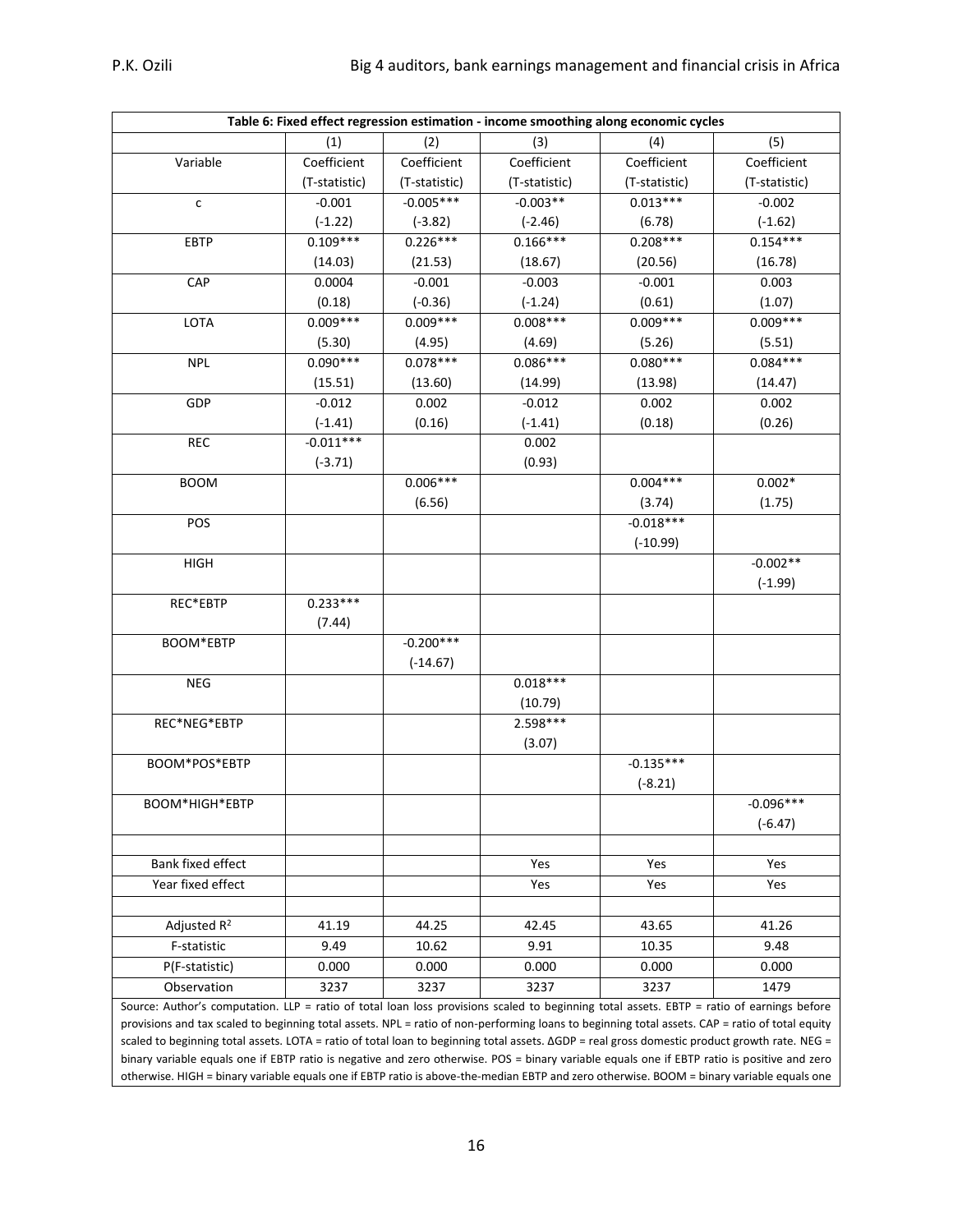if ∆GDP is above-the-median ∆GDP and zero otherwise. REC = binary variable equals one if ∆GDP is negative and zero otherwise \*\*\*, \*\*, \* denote significance at 1%, 5% and 10% level. T-statistic is reported in parenthesis.

# **4.4. Financial crisis**

In this section, I check whether earnings management by African banks is present before, during and after the 2007/2008 global financial crisis. To do this, the PRE binary variable was introduced into the model to capture the pre-financial crisis period. The PRE binary variable equals one for the year 2002, 2003, 2004, 2005 and 2006, and zero otherwise. The DUR binary variable was introduced into the model to capture the financial crisis period. The DUR binary variable equals one for the year 2007 and 2008, and zero otherwise. The POST binary variable was introduced into the model to capture the periods after the global financial crisis. The POST binary variable equals one for the year 2009, 2010, 2011, 2012, 2013 and 2014, and zero otherwise. The PRE, DUR and POST variables are interacted with the EBTP variable. The results are reported in tables 7, 8 and 9.

# 4.4.1. Before the financial crisis

The pre-financial crisis results are reported in table 7. The PRE\*EBTP coefficient is positive and significant. This indicates that African banks audited by a Big-4 auditor use LLP to smooth reported earnings before the global financial crisis. This finding supports the income smoothing hypothesis.

Next, I test whether income smoothing using LLP is higher or reduced when African banks expect a loss, normal (positive) earnings or high earnings in the pre-crisis period. The PRE\*NEG\*EBTP coefficient is negative and significant. This indicates that African banks audited by a Big-4 auditor do not use LLP to smooth earnings when they expect a loss in the pre-crisis period. The PRE\*POS\*EBTP and PRE\*HIGH\*EBTP coefficients are positive and significant. This indicates that African banks audited by a Big-4 auditor use LLP to smooth income when they expect positive (or non-negative) earnings and high earnings in the pre-crisis period. Overall, the findings suggest that African banks audited by a Big-4 auditor smooth income to reduce the size of high earnings in the pre-crisis period.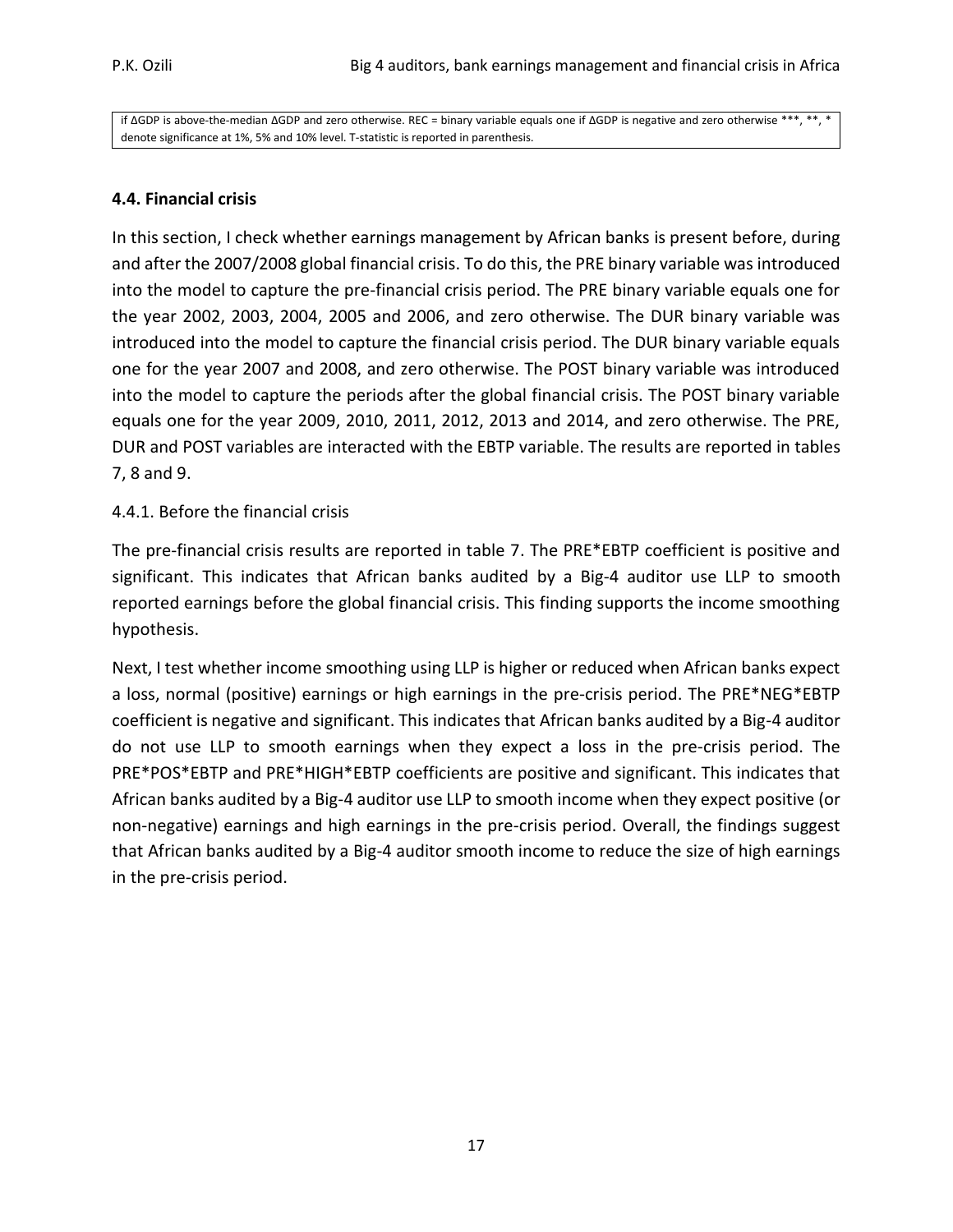| Table 7: Fixed effect regression estimation - income smoothing in the pre-financial crisis period |               |               |                                                                                                                 |               |  |
|---------------------------------------------------------------------------------------------------|---------------|---------------|-----------------------------------------------------------------------------------------------------------------|---------------|--|
|                                                                                                   | (1)           | (2)           | (3)                                                                                                             | (4)           |  |
| Variable                                                                                          | Coefficient   | Coefficient   | Coefficient                                                                                                     | Coefficient   |  |
|                                                                                                   | (T-statistic) | (T-statistic) | (T-statistic)                                                                                                   | (T-statistic) |  |
| $\overline{C}$                                                                                    | $-0.0001$     | $-0.002*$     | $0.019***$                                                                                                      | $0.005***$    |  |
|                                                                                                   | $(-0.08)$     | $(-1.69)$     | (9.30)                                                                                                          | (3.61)        |  |
| EBTP                                                                                              | $0.093***$    | $0.173***$    | $0.129***$                                                                                                      | $0.101***$    |  |
|                                                                                                   | (9.76)        | (18.71)       | (13.28)                                                                                                         | (11.62)       |  |
| CAP                                                                                               | 0.001         | $-0.004*$     | $-0.007***$                                                                                                     | $-0.002$      |  |
|                                                                                                   | (0.36)        | $(-1.86)$     | $(-2.72)$                                                                                                       | $(-0.87)$     |  |
| LOTA                                                                                              | $0.009***$    | $0.007***$    | $0.007***$                                                                                                      | $0.008***$    |  |
|                                                                                                   | (4.85)        | (4.42)        | (3.87)                                                                                                          | (4.47)        |  |
| <b>NPL</b>                                                                                        | $0.091***$    | $0.086***$    | $0.081***$                                                                                                      | $0.083***$    |  |
|                                                                                                   | (15.32)       | (14.88)       | (14.22)                                                                                                         | (14.37)       |  |
| GDP                                                                                               | $-0.019**$    | $-0.019**$    | $-0.019**$                                                                                                      | $-0.019**$    |  |
|                                                                                                   | (2.48)        | $(-2.58)$     | $(-2.52)$                                                                                                       | $(-2.41)$     |  |
| PRE                                                                                               | $-0.002**$    | $-0.0003$     | $-0.006***$                                                                                                     | $-0.005***$   |  |
|                                                                                                   | $(-2.21)$     | $(-0.48)$     | $(-7.12)$                                                                                                       | $(-6.71)$     |  |
| PRE*EBTP                                                                                          | $0.059***$    |               |                                                                                                                 | $-0.055***$   |  |
|                                                                                                   | (4.21)        |               |                                                                                                                 | $(-2.75)$     |  |
| <b>NEG</b>                                                                                        |               | $0.017***$    |                                                                                                                 |               |  |
|                                                                                                   |               | (9.47)        |                                                                                                                 |               |  |
| NEG*PRE*EBTP                                                                                      |               | $-0.070***$   |                                                                                                                 |               |  |
|                                                                                                   |               | $(-2.89)$     |                                                                                                                 |               |  |
| POS                                                                                               |               |               | $-0.018***$                                                                                                     |               |  |
|                                                                                                   |               |               | $(-10.68)$                                                                                                      |               |  |
| POS*PRE*EBTP                                                                                      |               |               | $0.139***$                                                                                                      |               |  |
|                                                                                                   |               |               | (9.03)                                                                                                          |               |  |
| <b>HIGH</b>                                                                                       |               |               |                                                                                                                 | $-0.005***$   |  |
|                                                                                                   |               |               |                                                                                                                 | $(-6.23)$     |  |
| HIGH*PRE*EBTP                                                                                     |               |               |                                                                                                                 | $0.134***$    |  |
|                                                                                                   |               |               |                                                                                                                 | (9.30)        |  |
|                                                                                                   |               |               |                                                                                                                 |               |  |
| Bank fixed effect                                                                                 | Yes           | Yes           | Yes                                                                                                             | Yes           |  |
| Year fixed effect                                                                                 | No            | No            | No                                                                                                              | No            |  |
|                                                                                                   |               |               |                                                                                                                 |               |  |
| Adjusted R <sup>2</sup>                                                                           | 40.30         | 42.29         | 43.67                                                                                                           | 41.87         |  |
| F-statistic                                                                                       | 9.57          | 10.26         | 10.79                                                                                                           | 10.10         |  |
| P(F-statistic)                                                                                    | 0.000         | 0.000         | 0.000                                                                                                           | 0.000         |  |
| Observation                                                                                       | 3237          | 3237          | 3237                                                                                                            | 3237          |  |
|                                                                                                   |               |               | Source: Author's computation. Source: Author's computation. LLP = ratio of total loan loss provisions scaled to |               |  |

beginning total assets. EBTP = ratio of earnings before provisions and tax scaled to beginning total assets. NPL = ratio of non-performing loans to beginning total assets. CAP = ratio of total equity scaled to beginning total assets. LOTA = ratio of total loan to beginning total assets. ΔGDP = real gross domestic product growth rate. NEG = binary variable equals one if EBTP ratio is negative and zero otherwise. POS = binary variable equals one if EBTP ratio is positive and zero otherwise. HIGH = binary variable equals one if EBTP ratio is above-the-median EBTP and zero otherwise. PRE = binary variable equals one for the pre-financial crisis period from 2002 to 2006 and zero otherwise. \*\*\*, \*\*, \* denote significance at 1%, 5% and 10% level. T-statistic is reported in parenthesis.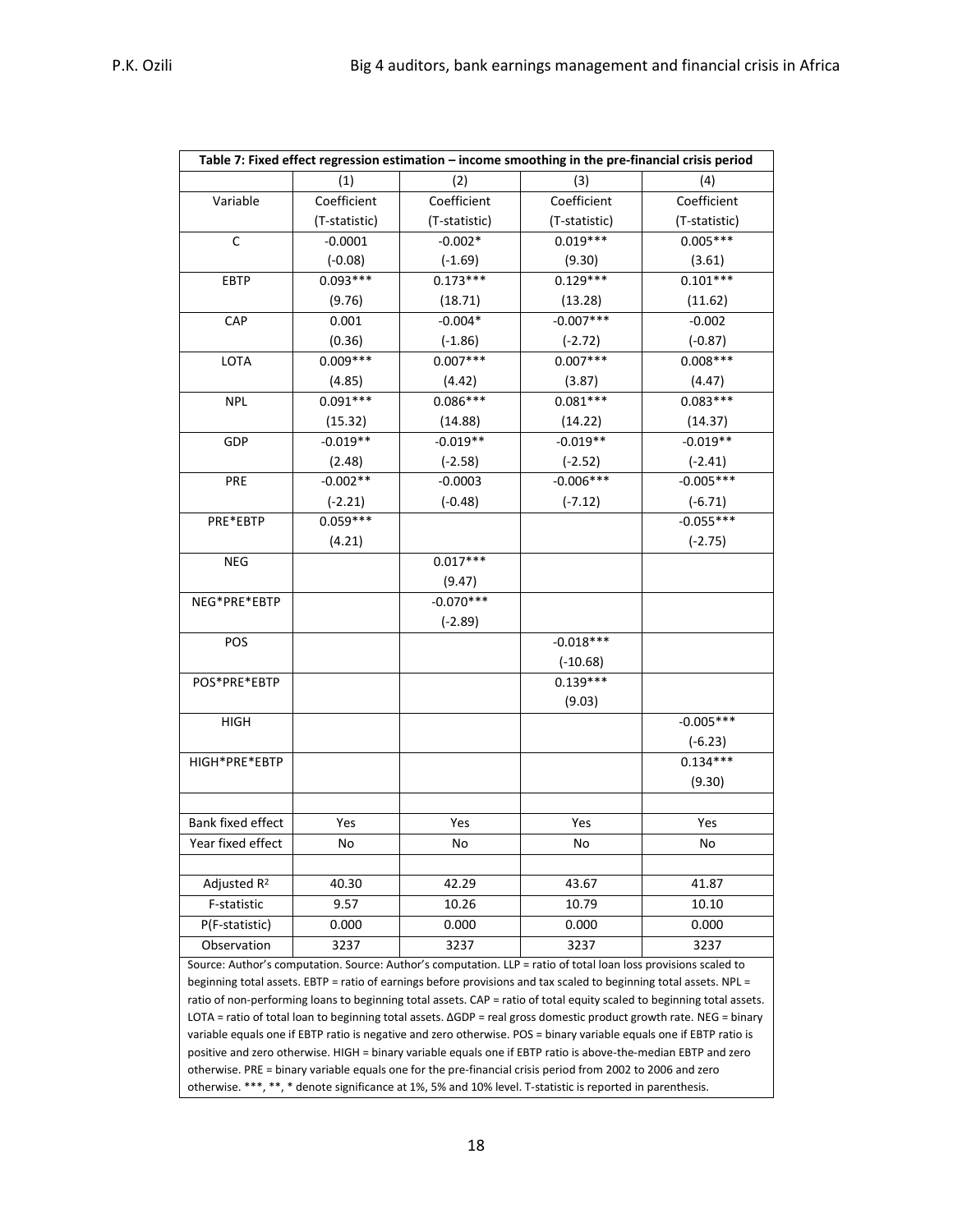# 4.4.2. During the financial crisis

The results are reported in table 8. The DUR\*EBTP coefficient is negative and significant. This indicates that African banks audited by a Big-4 auditor do not use LLP to smooth reported earnings during the global financial crisis. This finding contradict the findings of El Sood (2012).

Next, I test whether income smoothing using LLP is higher or reduced when African banks expect a loss, normal (positive) earnings or high earnings during the crisis. The DUR\*NEG\*EBTP coefficient is negative and significant. This indicates that African banks audited by a Big-4 auditor do not use LLP to smooth earnings when they expect a loss during the crisis. This result does not support the findings of El Sood (2012).

The DUR\*POS\*EBTP and DUR\*HIGH\*EBTP coefficients are positive and significant. This indicates that African banks audited by a Big-4 auditor use LLP to smooth income when they expect positive (or non-negative) earnings and high earnings during the crisis. This result supports the findings of Ozili and Arun (2018). This result may be explained by the need to avoid reporting unexpected good news in bad times such as reporting high profits during a financial crisis. Such surprise earnings announcement by banks may attract regulatory and political scrutiny into banks' earnings. To avoid this, bank managers will smooth income to lower high earnings in order to avoid regulatory and political scrutiny. Overall, the findings suggest that African banks audited by a Big-4 auditor smooth income to reduce the size of high earnings during the crisis.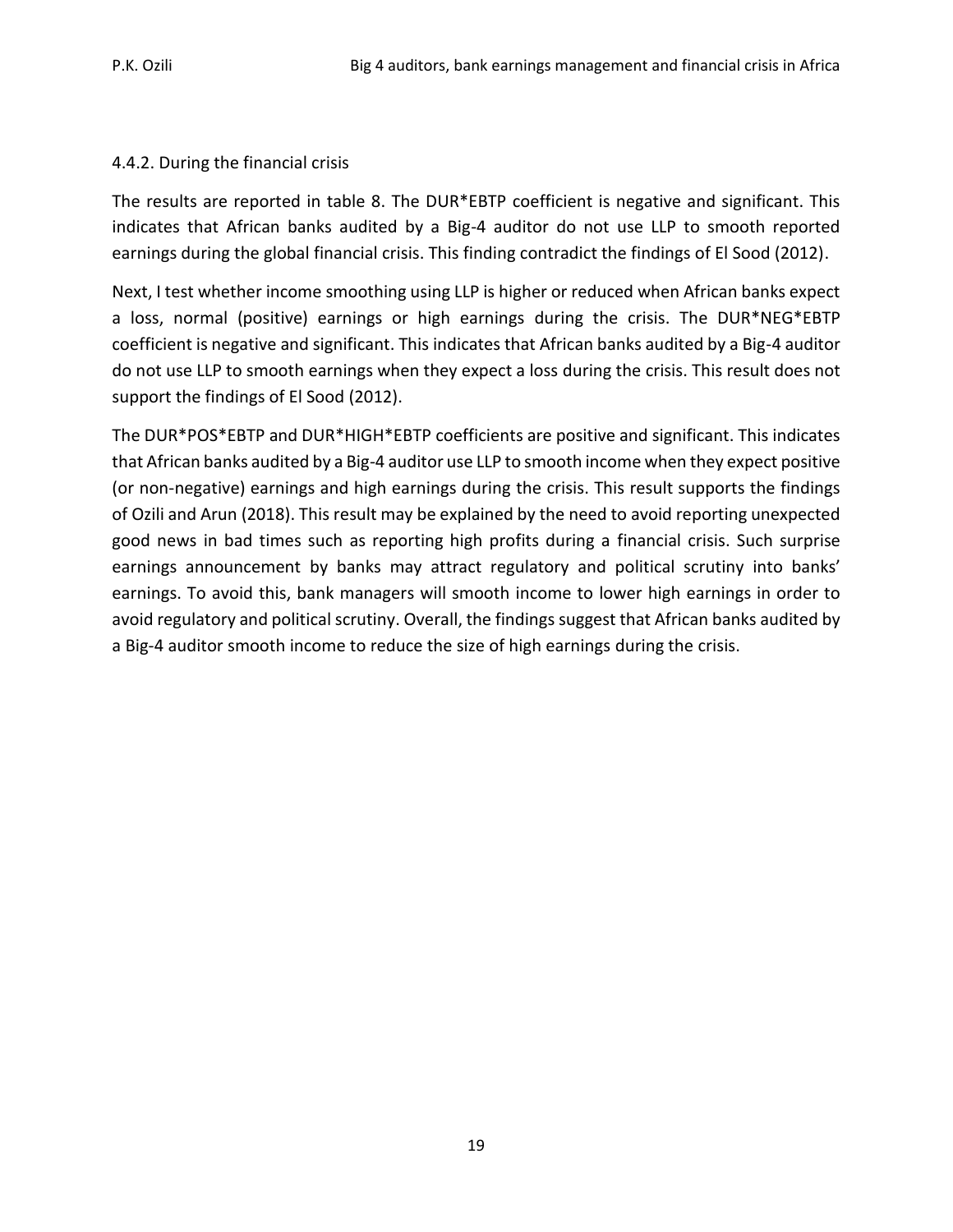| Table 8: Fixed effect regression estimation - income smoothing during the financial crisis |               |               |               |               |  |
|--------------------------------------------------------------------------------------------|---------------|---------------|---------------|---------------|--|
|                                                                                            | (1)           | (2)           | (3)           | (4)           |  |
| Variable                                                                                   | Coefficient   | Coefficient   | Coefficient   | Coefficient   |  |
|                                                                                            | (T-statistic) | (T-statistic) | (T-statistic) | (T-statistic) |  |
| $\mathsf C$                                                                                | $-0.001$      | $-0.003**$    | $0.015**$     | 0.001         |  |
|                                                                                            | $(-1.22)$     | $(-2.13)$     | (7.95)        | (0.47)        |  |
| EBTP                                                                                       | $0.126***$    | $0.196***$    | $0.155***$    | $0.121***$    |  |
|                                                                                            | (14.02)       | (20.53)       | (16.49)       | (14.10)       |  |
| CAP                                                                                        | 0.001         | $-0.006**$    | $-0.004*$     | 0.001         |  |
|                                                                                            | (0.34)        | $(-2.56)$     | $(-1.75)$     | (0.37)        |  |
| LOTA                                                                                       | $0.009***$    | $0.007***$    | $0.008***$    | $0.009***$    |  |
|                                                                                            | (4.85)        | (4.08)        | (4.47)        | (4.97)        |  |
| <b>NPL</b>                                                                                 | $0.091***$    | $0.086***$    | $0.087***$    | $0.090***$    |  |
|                                                                                            | (15.51)       | (15.05)       | (15.16)       | (15.37)       |  |
| GDP                                                                                        | $-0.019**$    | $-0.019**$    | $-0.018**$    | $-0.017**$    |  |
|                                                                                            | (2.48)        | $(-2.57)$     | $(-2.35)$     | $(-2.27)$     |  |
| <b>DUR</b>                                                                                 | $0.002***$    | 0.0002        | $-0.002*$     | $-0.001$      |  |
|                                                                                            | (2.57)        | (0.22)        | $(-1.70)$     | $(-0.77)$     |  |
| DUR*EBTP                                                                                   | $-0.029**$    |               |               | $-0.055***$   |  |
|                                                                                            | $(-2.10)$     |               |               | $(-2.75)$     |  |
| NEG                                                                                        |               | $0.018***$    |               |               |  |
|                                                                                            |               | (10.89)       |               |               |  |
| DUR*NEG*EBTP                                                                               |               | $-0.167***$   |               |               |  |
|                                                                                            |               | $(-8.17)$     |               |               |  |
| POS                                                                                        |               |               | $-0.017***$   |               |  |
|                                                                                            |               |               | $(-10.38)$    |               |  |
| DUR*POS*EBTP                                                                               |               |               | $0.065***$    |               |  |
|                                                                                            |               |               | (3.47)        |               |  |
| <b>HIGH</b>                                                                                |               |               |               | $-0.003***$   |  |
|                                                                                            |               |               |               | $(-3.77)$     |  |
| DUR*HIGH*EBTP                                                                              |               |               |               | $0.048***$    |  |
|                                                                                            |               |               |               | (2.76)        |  |
|                                                                                            |               |               |               |               |  |
| <b>Bank fixed effect</b>                                                                   | Yes           | Yes           | Yes           | Yes           |  |
| Year fixed effect                                                                          | No            | Yes           | No            | No            |  |
|                                                                                            |               |               |               |               |  |
| Adjusted R <sup>2</sup>                                                                    | 40.07         | 43.43         | 42.40         | 40.37         |  |
| F-statistic                                                                                | 9.49          | 10.71         | 10.31         | 9.56          |  |
|                                                                                            |               |               |               |               |  |
| P(F-statistic)                                                                             | 0.000         | 0.000         | 0.000         | 0.000         |  |

Source: Author's computation. Source: Author's computation. LLP = ratio of total loan loss provisions scaled to beginning total assets. EBTP = ratio of earnings before provisions and tax scaled to beginning total assets. NPL = ratio of non-performing loans to beginning total assets. CAP = ratio of total equity scaled to beginning total assets. LOTA = ratio of total loan to beginning total assets. ΔGDP = real gross domestic product growth rate. NEG = binary variable equals one if EBTP ratio is negative and zero otherwise. POS = binary variable equals one if EBTP ratio is positive and zero otherwise. HIGH = binary variable equals one if EBTP ratio is above-the-median EBTP and zero otherwise. DUR = binary variable equals one during the financial crisis period from 2007 to 2008 and zero otherwise. \*\*\*, \*\*, \* denote significance at 1%, 5% and 10% level. T-statistic is reported in parenthesis.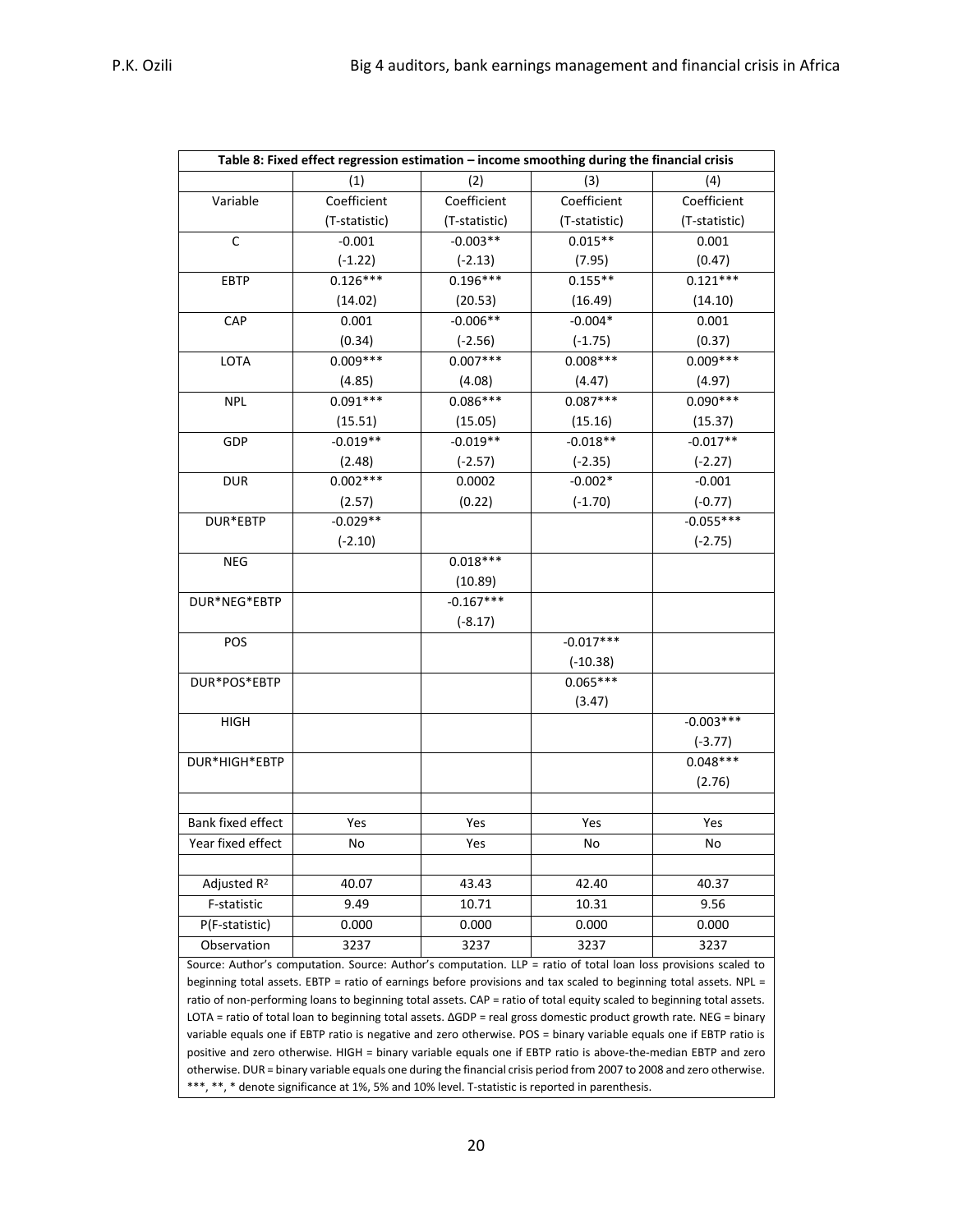#### 4.4.3. Post-financial crisis period

The post-financial crisis results are reported in table 9. The POST\*EBTP coefficient is negative and significant. This indicates that African banks audited by a Big-4 auditor do not use LLP to smooth reported earnings in the post-crisis period. This finding does not support the findings of Ozili (2017a) who find evidence for income smoothing in the post-financial crisis period.

Next, I test whether income smoothing using LLP is greater or reduced when African banks expect a loss, normal (positive) earnings or high earnings in the post-financial crisis period. The POST\*NEG\*EBTP coefficient is not significant. The POST\*POS\*EBTP and POST\*HIGH\*EBTP coefficients are negative and significant. This indicates that African banks audited by a Big-4 auditor do not use LLP to smooth income when they expect positive (or non-negative) earnings and high earnings in the post-crisis period. This may be due to the stringent bank supervision and strict IFRS disclosure rules that were introduced in many African countries after the global financial crisis which discouraged the opportunistic manipulation of LLPs for earnings management purposes. Overall, the findings suggest that African banks audited by a Big-4 auditor did not use LLP to smooth income in the post-financial crisis period.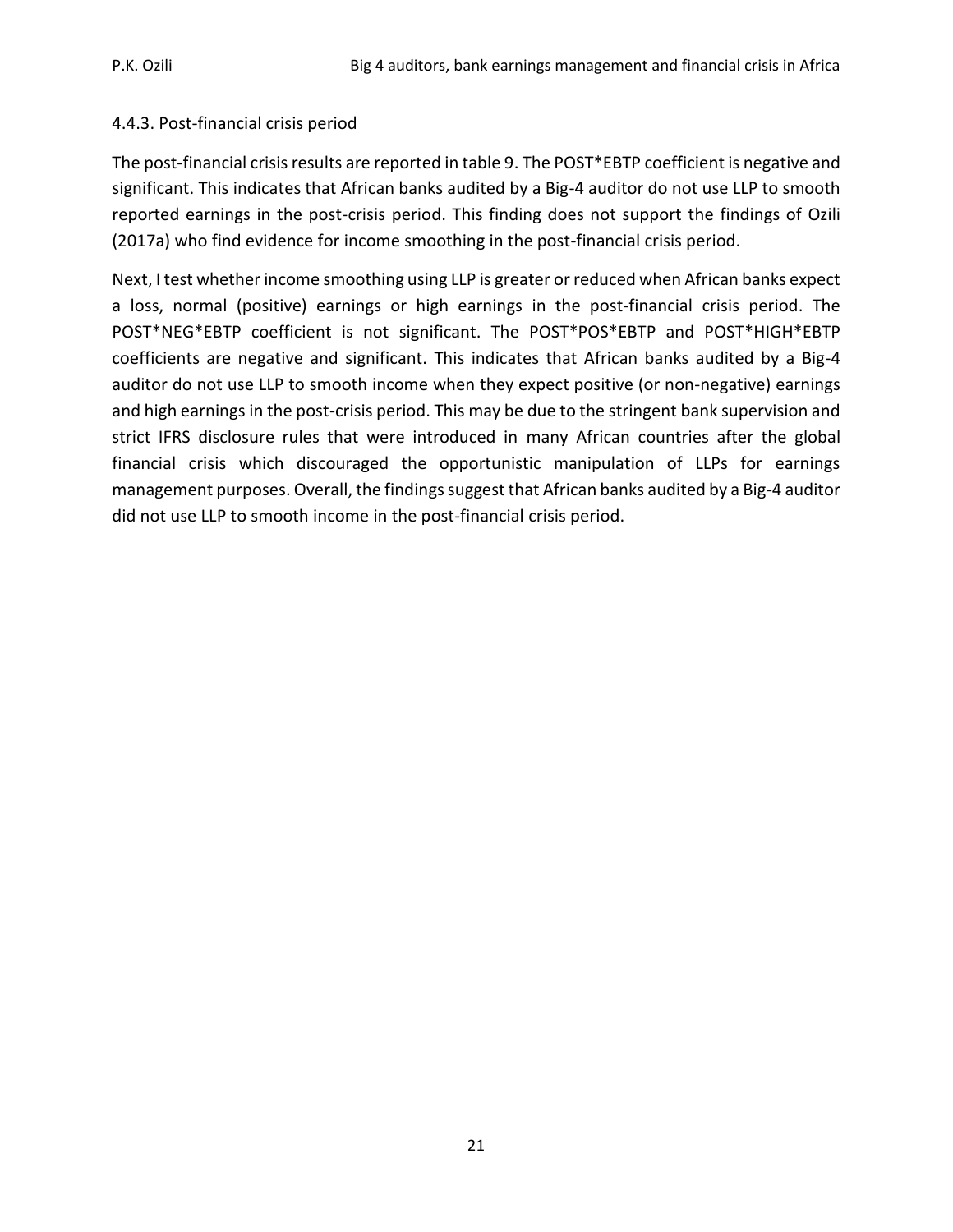| Table 9: Fixed effect regression estimation - income smoothing in the post-financial crisis period |               |               |               |               |  |  |
|----------------------------------------------------------------------------------------------------|---------------|---------------|---------------|---------------|--|--|
|                                                                                                    | (1)           | (2)           | (3)           | (4)           |  |  |
| Variable                                                                                           | Coefficient   | Coefficient   | Coefficient   | Coefficient   |  |  |
|                                                                                                    | (T-statistic) | (T-statistic) | (T-statistic) | (T-statistic) |  |  |
| $\mathsf{C}$                                                                                       | $-0.001$      | $-0.002*$     | $0.016***$    | 0.002         |  |  |
|                                                                                                    | $(-0.84)$     | $(-1.72)$     | (8.23)        | (0.16)        |  |  |
| <b>EBTP</b>                                                                                        | $0.126***$    | $0.166***$    | $0.181***$    | $0.132***$    |  |  |
|                                                                                                    | (14.71)       | (18.59)       | (18.44)       | (14.83)       |  |  |
| CAP                                                                                                | 0.001         | $-0.003$      | $-0.003$      | 0.001         |  |  |
|                                                                                                    | (0.43)        | $(-1.42)$     | $(-1.39)$     | (0.59)        |  |  |
| LOTA                                                                                               | $0.009***$    | $0.008***$    | $0.008***$    | $0.009***$    |  |  |
|                                                                                                    | (4.90)        | (4.56)        | (4.53)        | (5.01)        |  |  |
| <b>NPL</b>                                                                                         | $0.091***$    | $0.086***$    | $0.086***$    | $0.089***$    |  |  |
|                                                                                                    | (15.49)       | (15.04)       | (14.93)       | (15.17)       |  |  |
| GDP                                                                                                | $-0.017**$    | $-0.019**$    | $-0.018**$    | $-0.018**$    |  |  |
|                                                                                                    | (2.14)        | $(-2.39)$     | $(-2.26)$     | $(-2.25)$     |  |  |
| <b>POST</b>                                                                                        | 0.0004        | $-0.001$      | $0.002**$     | 0.0005        |  |  |
|                                                                                                    | (0.51)        | $(-0.98)$     | (2.36)        | (0.57)        |  |  |
| POST*EBTP                                                                                          | $-0.038**$    |               |               |               |  |  |
|                                                                                                    | $(-2.50)$     |               |               |               |  |  |
| <b>NEG</b>                                                                                         |               | $0.017***$    |               |               |  |  |
|                                                                                                    |               | (10.19)       |               |               |  |  |
| POST*NEG*EBTP                                                                                      |               | $-0.031$      |               |               |  |  |
|                                                                                                    |               | $(-0.63)$     |               |               |  |  |
| POS                                                                                                |               |               | $-0.019***$   |               |  |  |
|                                                                                                    |               |               | $(-11.01)$    |               |  |  |
| POST*POS*EBTP                                                                                      |               |               | $-0.059***$   |               |  |  |
|                                                                                                    |               |               | $(-3.67)$     |               |  |  |
| <b>HIGH</b>                                                                                        |               |               |               | $-0.003***$   |  |  |
|                                                                                                    |               |               |               | $(-3.02)$     |  |  |
| POST*HIGH*EBTP                                                                                     |               |               |               | $-0.025*$     |  |  |
|                                                                                                    |               |               |               | $(-1.68)$     |  |  |
|                                                                                                    |               |               |               |               |  |  |
| <b>Bank fixed effect</b>                                                                           | Yes           | Yes           | Yes           | Yes           |  |  |
| Year fixed effect                                                                                  | No            | No            | No            | No            |  |  |
|                                                                                                    |               |               |               |               |  |  |
| Adjusted R <sup>2</sup>                                                                            | 40.14         | 42.15         | 42.41         | 40.25         |  |  |
| F-statistic                                                                                        | 9.51          | 10.21         | 10.31         | 9.52          |  |  |
| P(F-statistic)                                                                                     | 0.000         | 0.000         | 0.000         | 0.000         |  |  |
| Observation                                                                                        | 3237          | 3237          | 3237          | 3237          |  |  |

Source: Author's computation. LLP = ratio of total loan loss provisions scaled to beginning total assets. EBTP = ratio of earnings before provisions and tax scaled to beginning total assets. NPL = ratio of non-performing loans to beginning total assets. CAP = ratio of total equity scaled to beginning total assets. LOTA = ratio of total loan to beginning total assets. ΔGDP = real gross domestic product growth rate. NEG = binary variable equals one if EBTP ratio is negative and zero otherwise. POS = binary variable equals one if EBTP ratio is positive and zero otherwise. HIGH = binary variable equals one if EBTP ratio is above-the-median EBTP and zero otherwise. POST = binary variable equals one in the post-financial crisis era from 2009 to 2014 and zero otherwise. \*\*\*, \*\*, \* denote significance at 1%, 5% and 10% level. T-statistic is reported in parenthesis.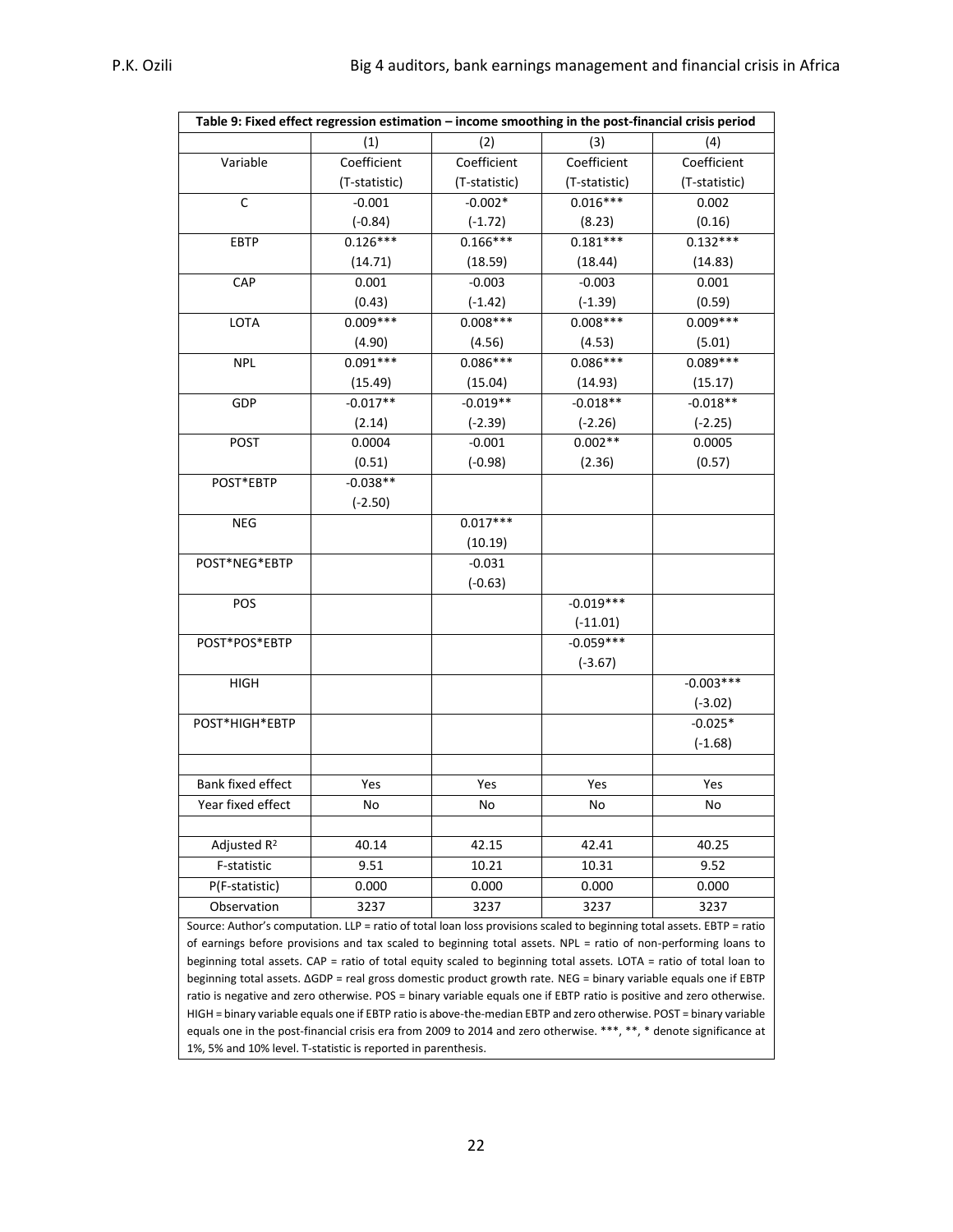# **5. Conclusion**

This paper examined whether African banks audited by a Big 4 auditor use loan loss provisions for income smoothing purposes before, during and after the global financial crisis.

Using a sample of 249 banks from 21 countries, the findings are consistent with the income smoothing hypothesis. First, the correlation results show a significant and positive correlation between the pre-provisions earnings variable and LLP which suggest that high earnings are followed by high LLPs. This indicates income smoothing. Secondly, the descriptive statistic results show that, on average, loan loss provisions are lower than nonperforming loans for African banks audited by a Big 4 auditor. Also, banks appear to be well-capitalized and have a high total loan to total asset ratio. The regression results reveal that African banks audited by Big 4 auditors use loan loss provisions to smooth income, and the incentive to smooth income is stronger during economic downturns or recessions. Also, African banks audited by a Big 4 auditor used income smoothing to lower high earnings during the financial crisis and in the pre-financial crisis period but not in the post-financial crisis period.

The implication of the findings is that financial crises create additional incentives for bank managers to smooth income. Smoothing income during the crisis helped African banks to reduce the devastating effect of the financial crisis on African banks' balance sheet. The use of a Big 4 auditor by African banks during a financial crisis did not constrain the extent of income smoothing because banks will prioritise their survival over high earnings quality in crisis years. Standard setters and bank regulators in Africa should increase their monitoring of banks' financial reporting disclosure to ensure that banks' reported earnings are transparent in crisis years while at the same time prioritising banks' survival during financial crises, as banks to tend use income smoothing as a survival mechanism during crises. Moreover, the expectation of low quality earnings in crisis years may compel investor analysts and other users of financial statement information to rely on alternative measures of earnings quality to assess the quality of African banks' reported earnings during financial crises.

There are two main limitations of the study. One, it did not examine all the banks in African countries. The study focused only on African banks audited by a Big 4 auditor. Two, it did not examine the income smoothing behavior of African banks audited by non-Big 4 audit firms. Three, loan loss provision is not the only accounting number that can be used to achieve income smoothing. This study did not examine other accounting numbers that bank managers can use to smooth income. Future research should examine the effect of monitoring by institutional block-holders in constraining earnings management among African banks as an alternative to monitoring by Big 4 auditors. Future studies can extend the analyses in this study to other regions such as banks in Australia and Asia. Future studies can also examine the impact of audit quality on other forms of earnings management other than income smoothing.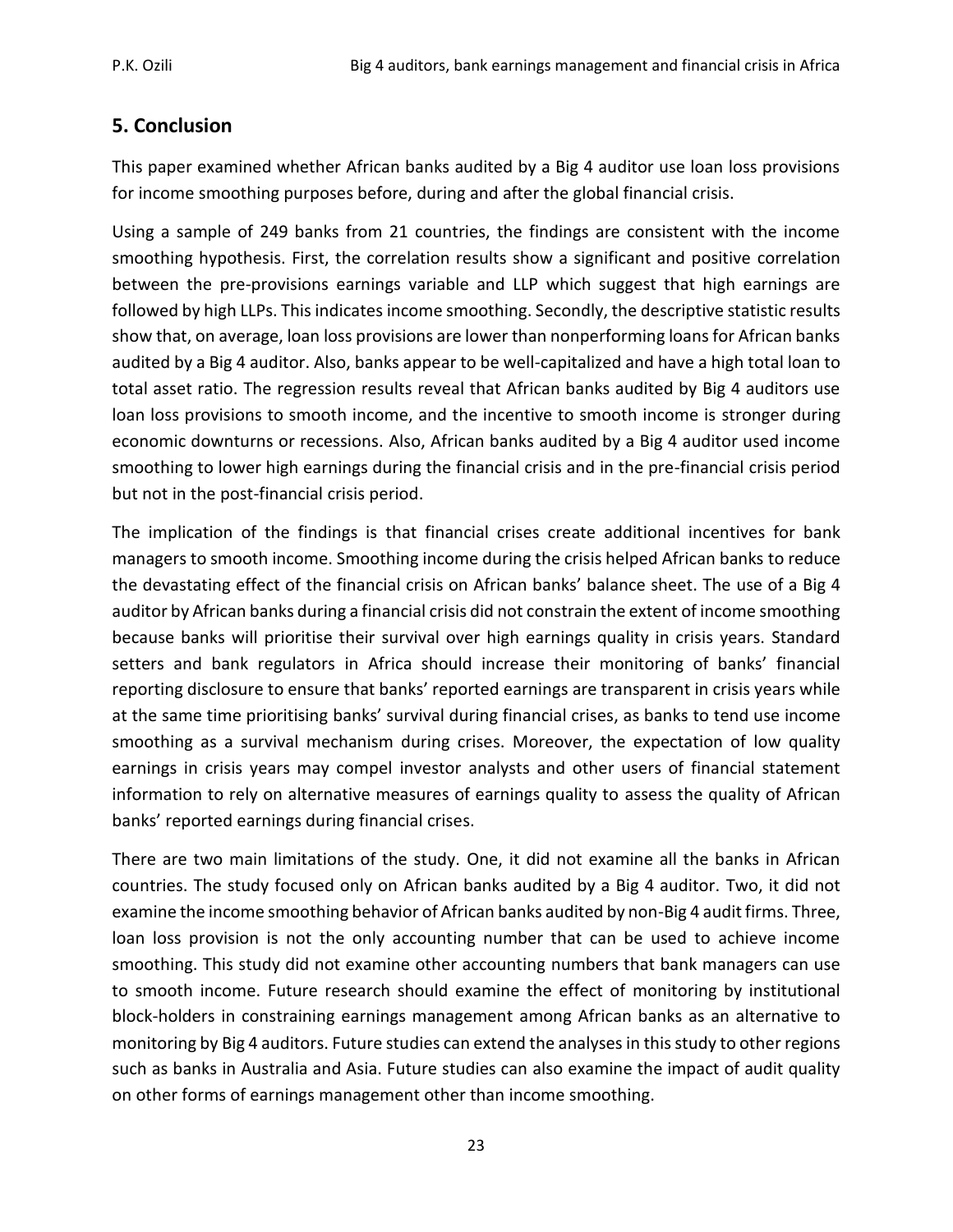# **Reference**

Albertazzi, U., & Gambacorta, L. (2009). Bank profitability and the business cycle. Journal of Financial Stability, Vol. 5 No. 4, pp. 393-409.

Allen, F., & Giovannetti, G. (2011). The effects of the financial crisis on Sub-Saharan Africa. Review of Development Finance, Vol. 1 No. 1, pp. 1-27.

Alzoubi, E. S. S. (2016). Audit quality and earnings management: evidence from Jordan. Journal of Applied Accounting Research. Vol. 17 No. 2, pp. 170-189

Amidu, M. and Issahaku, H. (2019). Do globalisation and adoption of IFRS by banks in Africa lead to less earnings management? Journal of Financial Reporting and Accounting, Vol. 17 No. 2, pp. 222-248.

Becker, C. L., DeFond, M. L., Jiambalvo, J., & Subramanyam, K. R. (1998). The effect of audit quality on earnings management. Contemporary accounting research, Vol. 15 No. 1, pp. 1-24.

Blackwell, D. W., Noland, T. R. & Winters, D.B. (1998). The value of auditor assurance: Evidence from Loan Pricing. Journal of Accounting Research Vol. 36 No. 1, pp. 57-70.

Bolt, W., De Haan, L., Hoeberichts, M., Van Oordt, M. R., & Swank, J. (2012). Bank profitability during recessions. Journal of Banking & Finance, Vol. 36 No. 9, pp. 2552-2564.

Bouvatier, V., Lepetit, L., & Strobel, F. (2014). Bank income smoothing, ownership concentration and the regulatory environment. Journal of Banking & Finance, Vol. 41, pp. 253-270.

Bushman, R. M., & Williams, C. D. (2012). Accounting discretion, loan loss provisioning, and discipline of banks' risk-taking. Journal of accounting and economics, Vol. 54 No. 1, pp. 1-18.

Che, L., Hope, O. K., & Langli, J. C. (2020). How big-4 firms improve audit quality. Management Science. Vol. 66 No. 10, pp. 4359-4919

Cimini, R. (2015). How has the financial crisis affected earnings management? A European study. Applied economics, Vol. 47 No. 3, pp. 302-317.

Curcio, D., & Hasan, I. (2015). Earnings and capital management and signaling: the use of loanloss provisions by European banks. The European Journal of Finance, Vol. 21 No. 1, pp. 26-50.

DeBoskey, D. G., & Jiang, W. (2012). Earnings management and auditor specialization in the postsox era: An examination of the banking industry. Journal of Banking & Finance, Vol. 36 No. 2, pp. 613-623.

DeFond, M. L., & Jiambalvo, J. (1994). Debt covenant violation and manipulation of accruals. Journal of accounting and economics, Vol. 17 No. 1-2, pp. 145-176.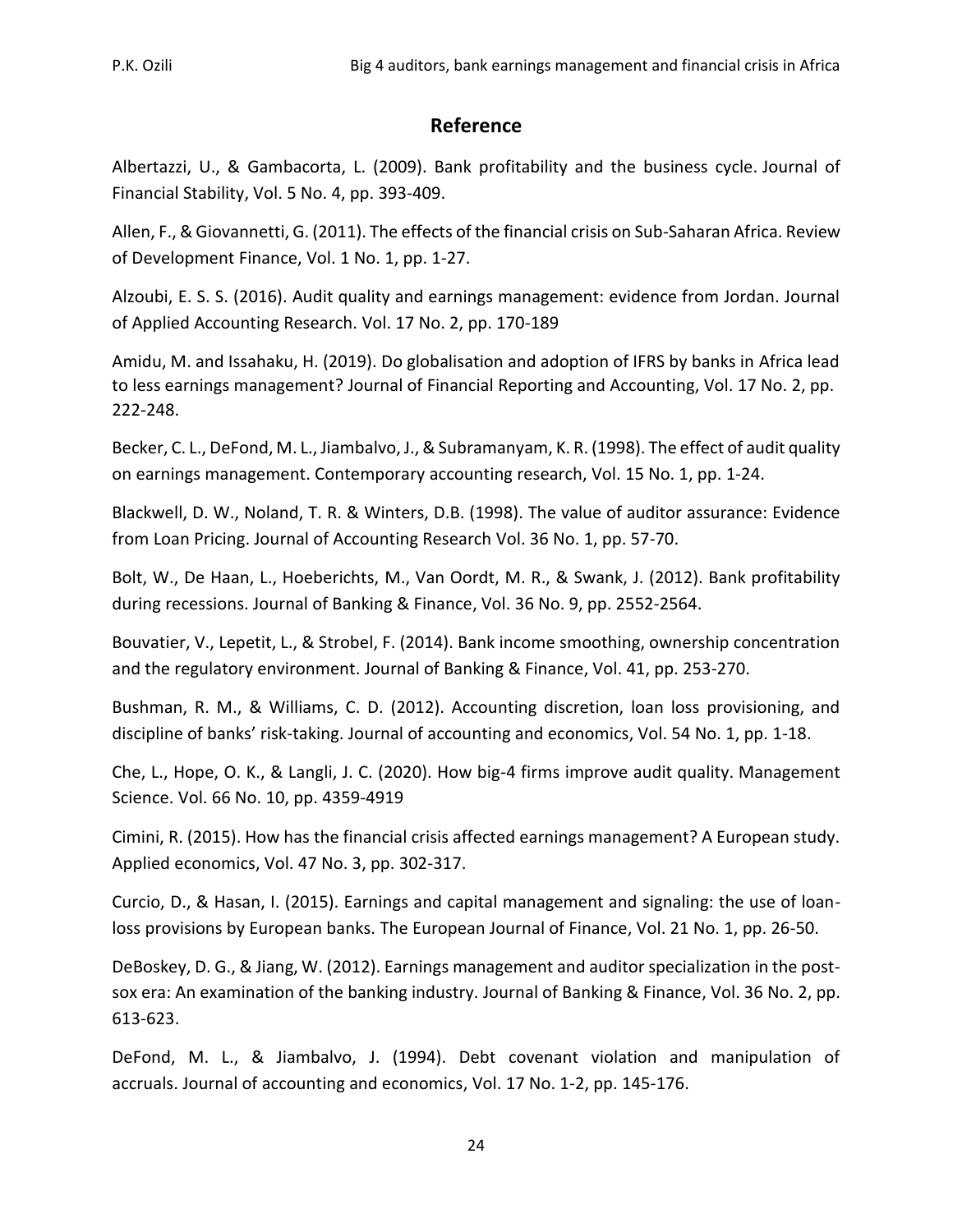El Sood, H. (2012). Loan loss provisioning and income smoothing in US banks pre and post the financial crisis. International Review of Financial Analysis, Vol. 25, pp. 64-72.

Filip, A., & Raffournier, B. (2014). Financial crisis and earnings management: The European evidence. The International Journal of Accounting, Vol. 49 No. 4, pp. 455-478.

Francis, J. R., Maydew, E. L., & Sparks, H. C. (1999). The role of Big 6 auditors in the credible reporting of accruals. Auditing: a Journal of Practice & theory, Vol. 18 No. 2, pp. 17-34.

Healy, P. M., & Wahlen, J. M. (1999). A review of the earnings management literature and its implications for standard setting. Accounting horizons, Vol. 13 No. 4, pp. 365-383.

Holthausen, R. W., Larcker, D. F., & Sloan, R. G. (1995). Annual bonus schemes and the manipulation of earnings. Journal of accounting and economics, Vol. 19 No.1, pp.29-74.

Huang, R.D., & Li, H. (2009). Does the market dole out collective punishment? an empirical analysis of industry, geography, and Arthur Andersen's reputation. Journal of banking & finance, Vol. 33 No. 7, pp. 1255-1265

Huang, P., Wen, Y. C., & Zhang, Y. (2020). Does the monitoring effect of Big 4 audit firms really prevail? Evidence from managerial expropriation of cash assets. Review of Quantitative Finance and Accounting, Vol. 55, pp. 739–768.

Jaggi, B., & Lee, P. (2002). Earnings management response to debt covenant violations and debt restructuring. Journal of Accounting, Auditing & Finance, Vol. 17 No. 4, pp. 295-324.

Kabir, M. H., Sharma, D., Islam, A., & Salat, A. (2011). Big 4 auditor affiliation and accruals quality in Bangladesh. Managerial Auditing Journal. Vol. 26 No. 2, pp. 161-181.

Kanagaretnam, K., Lobo, G. J., & Mathieu, R. (2003). Managerial incentives for income smoothing through bank loan loss provisions. Review of Quantitative Finance and Accounting, Vol. 20 No. 1, pp. 63-80.

Kanagaretnam, K., Lim, C. Y., & Lobo, G. J. (2010). Auditor reputation and earnings management: International evidence from the banking industry. Journal of Banking & Finance, Vol. 34 No. 10, pp. 2318-2327.

Key, K. G. (1997). Political cost incentives for earnings management in the cable television industry. Journal of accounting and economics, Vol. 23 No. 3, pp. 309-337.

Kilic, E., Lobo, G. J., Ranasinghe, T., & Sivaramakrishnan, K. (2013). The impact of SFAS 133 on income smoothing by banks through loan loss provisions. The Accounting Review, 88(1), 233-260.

Lin, J. W., & Hwang, M. I. (2010). Audit quality, corporate governance, and earnings management: A meta‐analysis. International journal of auditing, Vol. 14 No. 1, pp. 57-77.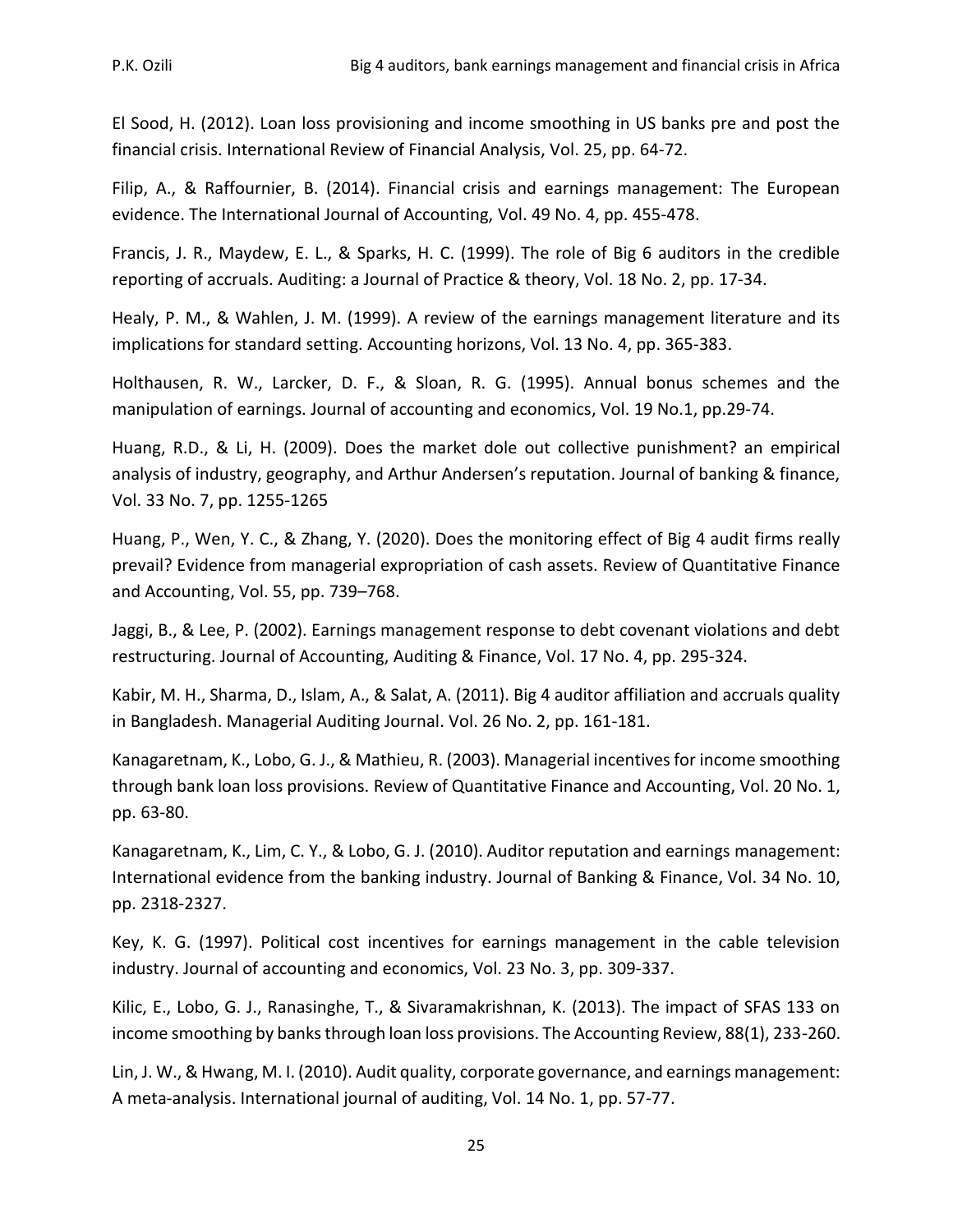Liu, C. C., & Ryan, S. G. (2006). Income smoothing over the business cycle: Changes in banks' coordinated management of provisions for loan losses and loan charge‐offs from the pre‐1990 bust to the 1990s boom. The accounting review, Vol. 81 No. 2, pp. 421-441.

Mokoaleli-Mokoteli, T., & Iatridis, G. E. (2017). Big 4 auditing companies, earnings manipulation and earnings conservatism: evidence from an emerging market. Investment Management and Financial Innovations, Vol. 14 No. 1, pp. 35-45.

Orazalin, N., & Akhmetzhanov, R. (2019). Earnings management, audit quality, and cost of debt: evidence from a Central Asian economy. Managerial Auditing Journal. 34(6), 696-721.

Ozili, P. K. (2017a). Discretionary provisioning practices among Western European banks. Journal of Financial Economic Policy. Vol. 9 No. 1, pp. 109-118.

Ozili, P. K. (2017b). Bank earnings smoothing, audit quality and procyclicality in Africa. Review of Accounting and Finance. Vol. 16 No. 2, pp. 142-161.

 Ozili, P. K., & Outa, E. (2017). Bank loan loss provisions research: A review. Borsa Istanbul Review, Vol. 17 No. 3, pp. 144-163.

Ozili, P. K., & Outa, E. R. (2018). Bank income smoothing in South Africa: role of ownership, IFRS and economic fluctuation. International Journal of Emerging Markets. Vol. 13 No. 5, pp. 1372- 1394

Ozili, P. K., & Arun, T. G. (2018). Income smoothing among European systemic and non-systemic banks. The British Accounting Review, Vol. 50 No. 5, pp. 539-558.

Ozili, P. K. (2019). Bank income smoothing, institutions and corruption. Research in International Business and Finance, Vol. 49, pp. 82-99.

Ozili, P. K. (2020). Bank loan loss provisioning during election years: cross-country evidence. International Journal of Managerial Finance. Vol 16 No 4, pp. 413-431

Ozili, P. K. (2021). Banking sector earnings management using loan loss provisions in the Fintech era. International Journal of Managerial Finance. (Volume and Issue Not Assigned Yet).

Persakis, A., & Iatridis, G. E. (2016). Audit quality, investor protection and earnings management during the financial crisis of 2008: An international perspective. Journal of International Financial Markets, Institutions and Money, Vol. 41, pp. 73-101.

Petersen, M. A. (2009). Estimating standard errors in finance panel data sets: Comparing approaches. The Review of financial studies, 22(1), 435-480.